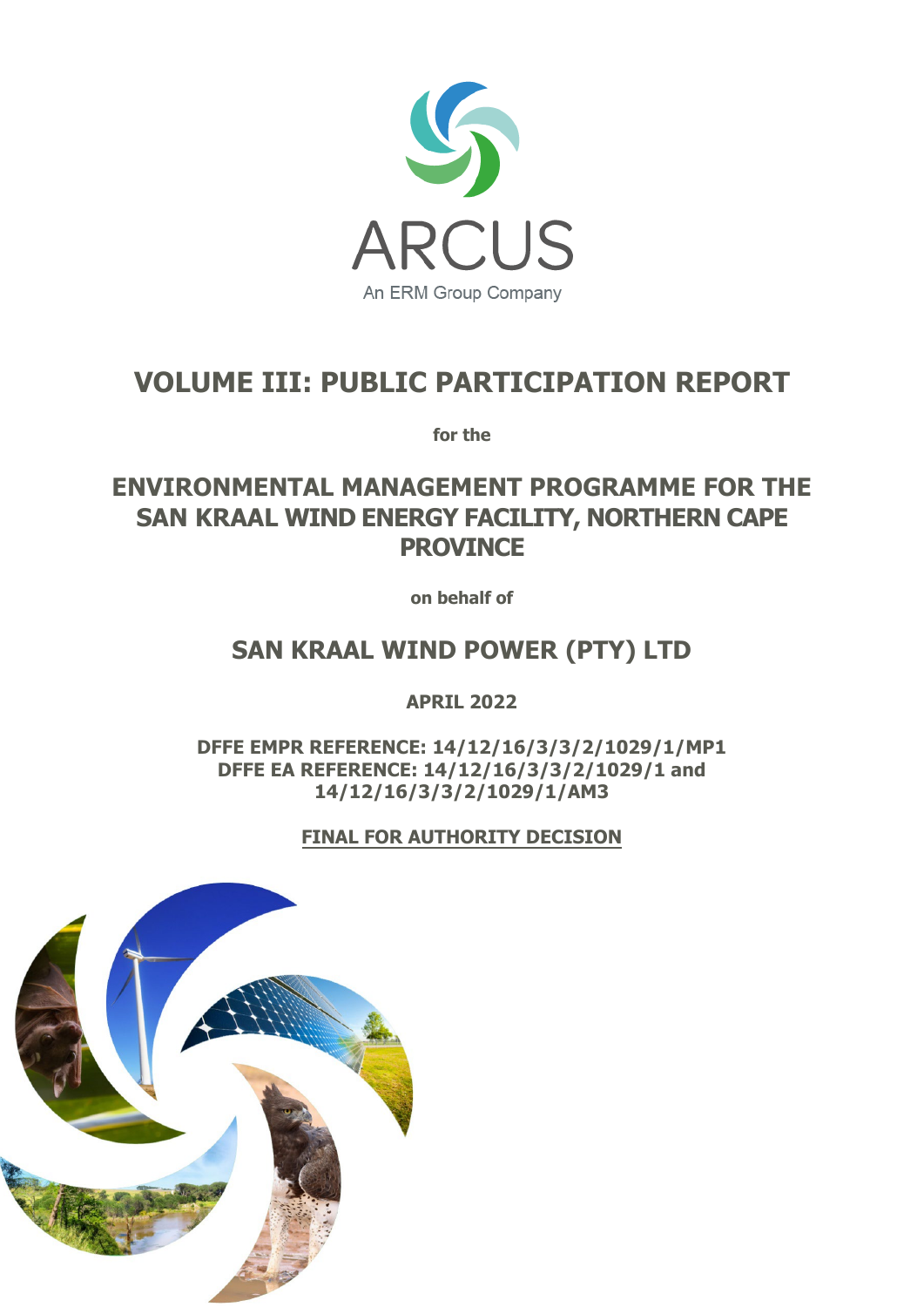Prepared by:

# **Arcus Consultancy Services South Africa (Pty) Limited**

240 Main Road 1st Floor Great Westerford Rondebosch 7700

**T** +27 (0) 21 412 1529 l **E** projects@arcusconsulting.co.za **W** www.arcusconsulting.co.za

Registered in South Africa No. 2015/416206/07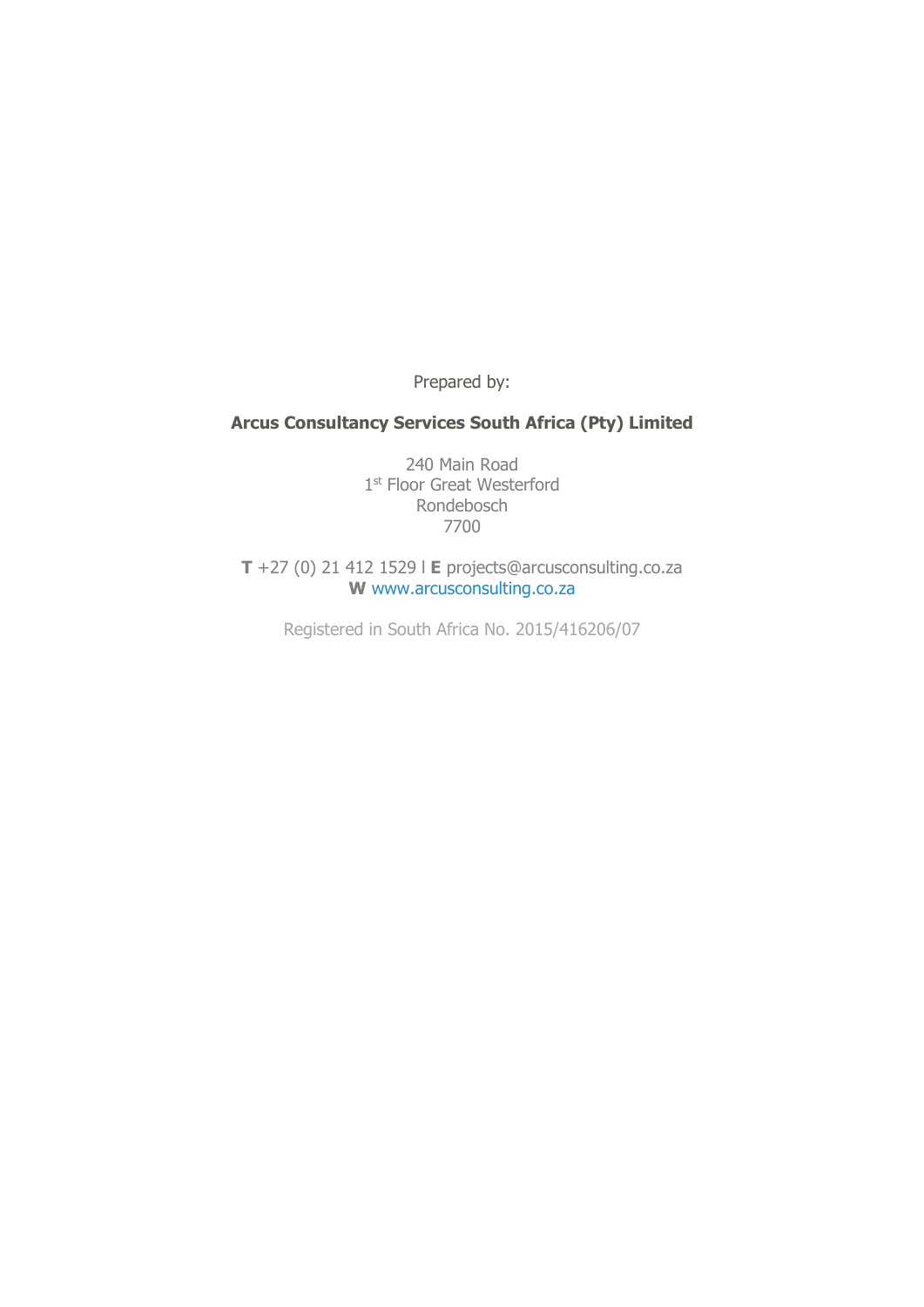

# **TABLE OF CONTENTS**

| 1                                                  |       |                                                                            |  |  |  |  |
|----------------------------------------------------|-------|----------------------------------------------------------------------------|--|--|--|--|
| $\overline{2}$                                     |       |                                                                            |  |  |  |  |
| 3                                                  |       |                                                                            |  |  |  |  |
|                                                    | 3.1   |                                                                            |  |  |  |  |
|                                                    | 3.1.1 |                                                                            |  |  |  |  |
|                                                    | 3.2   |                                                                            |  |  |  |  |
|                                                    | 3.2.1 |                                                                            |  |  |  |  |
|                                                    | 3.2.2 |                                                                            |  |  |  |  |
|                                                    | 3.3   |                                                                            |  |  |  |  |
| 4                                                  |       |                                                                            |  |  |  |  |
| 5                                                  |       |                                                                            |  |  |  |  |
|                                                    |       | <b>APPENDIX 1: APPROVED PUBLIC PARTICIPATION PLAN</b>                      |  |  |  |  |
|                                                    |       | <b>APPENDIX 2: REGISTERED INTERESTED AND AFFECTED PARTY DATABASE</b>       |  |  |  |  |
|                                                    |       | APPENDIX 3: NOTIFICATION OF SUBMISSION AND AVAILABILITY OF THE FINAL PLANS |  |  |  |  |
|                                                    |       | APPENDIX 4: PROOF OF DELIVERY TO PUBLIC LOCATION                           |  |  |  |  |
| <b>APPENDIX 5: ORIGINAL COMMENTS AND RESPONSES</b> |       |                                                                            |  |  |  |  |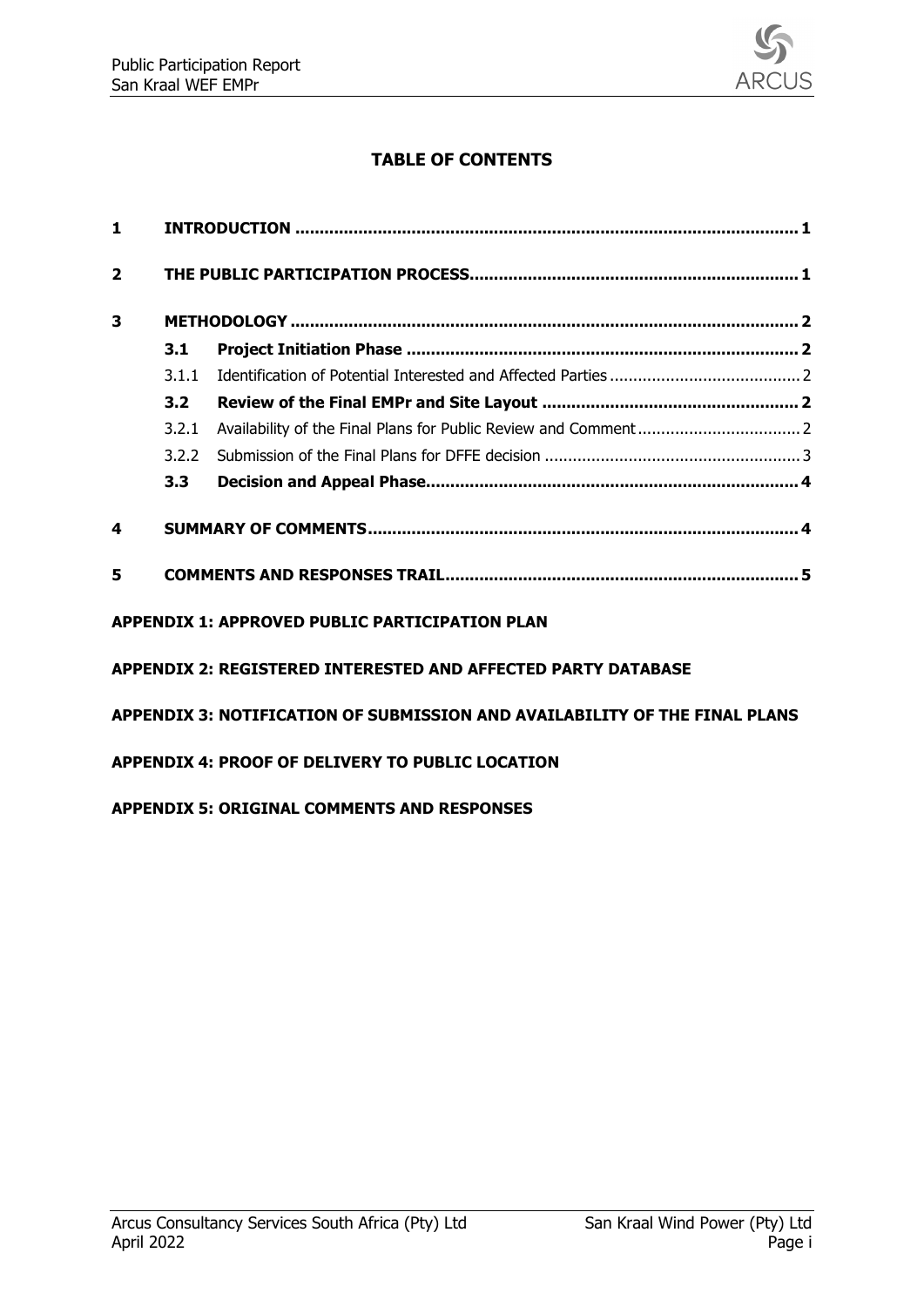

# <span id="page-3-0"></span>**1 INTRODUCTION**

EDF Renewables (Pty) Ltd ('EDF') (previously InnoWind), through the Specialist Purpose Vehicle (SPV) San Kraal Wind Power (Pty) Ltd (the 'Developer') received environmental authorisation (EA) for the development of a 275 MW Wind Energy Facility (WEF), located near the town of Noupoort in the Northern Cape Province. Subsequent to the issue of EA in 2018, an application was submitted to the Department of Forestry, Fisheries and the Environment (DFFE) to split the 275 MW facility in two, namely San Kraal WEF and Hartebeesthoek East WEF. The split application received EA on the 26 October 2021. The amended San Kraal WEF (the 'authorised development') received EA (DFFE Reference 14/12/16/3/3/2/1029/1 and 14/12/16/3/3/2/1029/1/AM3) for a total WEF output of up to 217 MW, which comprises up to 35 wind turbines with a generation capacity of 6.2 MW each.

Following receipt of preferred bidder status during Round 5 of the REIPPPP, the final split San Kraal WEF layout will consist of up to 26 wind turbines for a total WEF output of up to 217 MW.

The WEF will connect to the SK-PH collector substation via medium voltage lines, which will in turn connect to the Umsobomvu Substation via an approved 132 kV transmission line. The new on-site substation, collector substation and other associated infrastructure received environmental authorisation on 29 September 2021 (DFFE Reference 14/12/16/3/3/1/2076/3).

The Developer appointed Arcus Consultancy Services South Africa (Pty) Ltd (Arcus) to act as the project manager and appoint an Environmental Assessment Practitioner (EAP) to obtain written approval prior to commencement of the activity of the Final Environmental Management Programme (EMPr) and Final Site-Layout from the competent authority, i.e., the Department of Forestry, Fisheries and the Environment (DFFE).

## <span id="page-3-1"></span>**2 THE PUBLIC PARTICIPATION PROCESS**

The sharing of information forms the basis of a Public Participation Process (PPP), with an aim to encourage the public to have meaningful input into the decision-making process. The primary aims of the public participation process are:

- To inform I&APs of the Final EMPr and Site Layout;
- To identify issues, comments and concerns as raised by I&APs;
- To promote transparency and an understanding of the project and its potential consequences;
- To facilitate open dialogue and liaise with all I&APs; and
- To ensure that all I&AP issues and comments are considered before submission of the amended Final EMPr and Site Layout to DFFE for approval.

This Public Participation Report has been compiled as Volume III to the Final EMPr. This report has been updated to include all comments received during the statutory public review and comment period up until submission of the amended Final EMPr and Site Layout (hereon referred to as the 'Final Plans') to DFFE for approval.

The sharing of information will comply with the Protection of Personal Information Act, 2013 (POPI Act 4 of 2013). The following steps will be taken throughout the public participation process to ensure compliance:

• The contact details, e-mail address and postal address of the public will not be made available for public review, however this will be made available to the Department and to any I&AP who may wish to appeal; and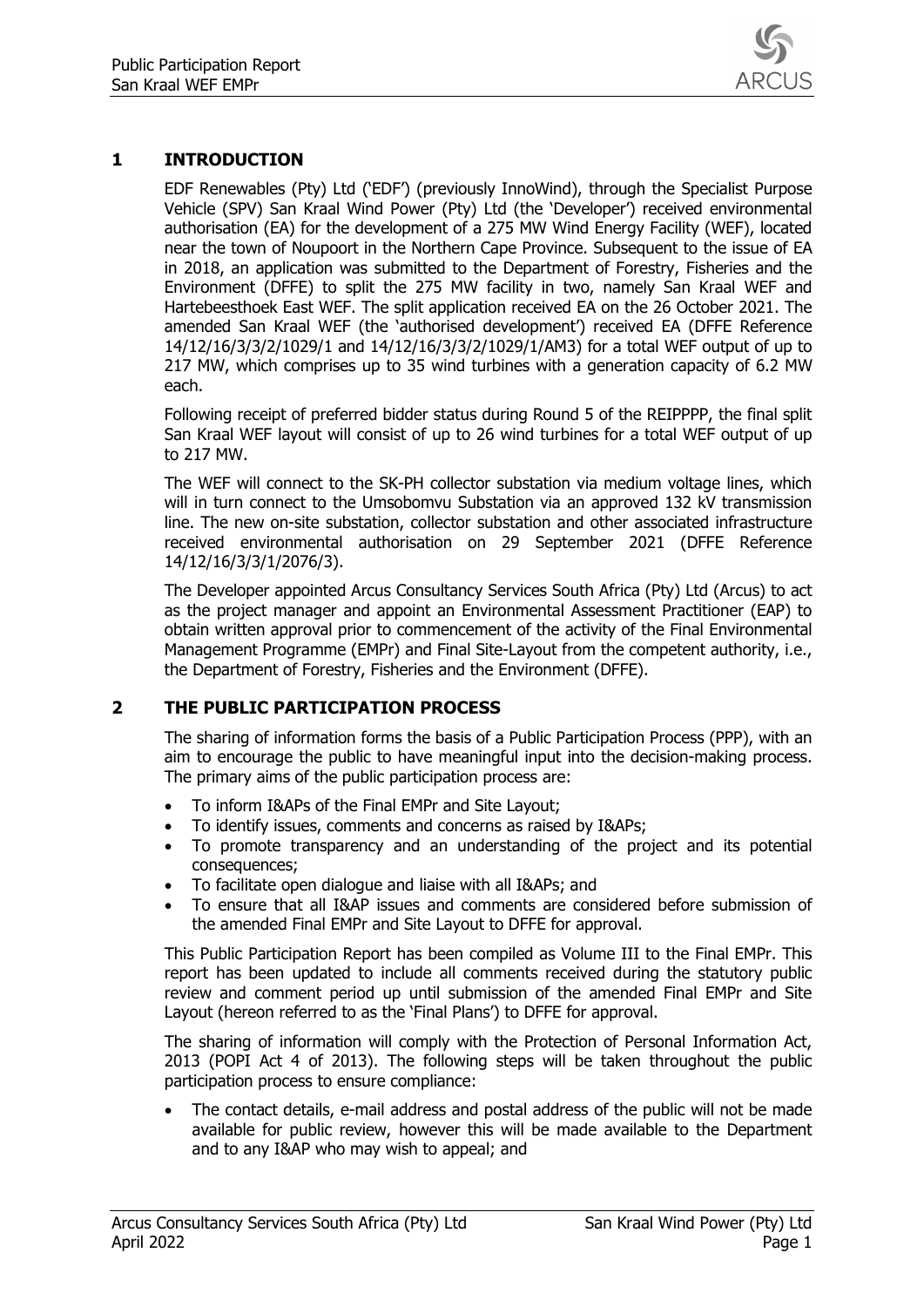

• The contact details, e-mail address and postal address of I&APs will be blacked out in the Comments and Responses Trail and Public Participation Documents.

#### <span id="page-4-0"></span>**3 METHODOLOGY**

The Public Participation Process (PPP) follows the requirements of Section 24 (5) and Chapter 6 (41, 42, 43, and 44) of GN R. 326 of the National Environmental Management Act, 1998 (Act 107 of 1998) (NEMA) Environmental Impact Assessment (EIA) Regulations, 2014 (as amended), as well as the Public Participation Guidelines in terms of NEMA, 1998 EIA Regulations, 2014.

During Alert Level 3 of the COVID-19 Pandemic, the DFFE published Government Notice 434[1](#page-4-5)2 on 5 June 2020<sup>1</sup>. Included in this notice was the requirement to submit a Public Participation (PP) Plan to the DFFE prior to the commencement of a PP Process. The PP Plan was designed to show how the EAP aims to provide sufficient and accessible information to all Interested and Affected Parties (I&APs) in a safe manner during COVID-19 Pandemic. This plan was submitted on 04 February 2022 and approved by the DFFE on 15 February 2022 (see Appendix 1). If any new regulations or notices are published before the commencement of the PP Process for this application, these will be taken into consideration.

The sharing of information forms the basis of a Public Participation Process (PPP), with an aim to encourage the public to have meaningful input into the decision-making process from the project initiation until the final report is submitted to the DFFE for a decision.

#### <span id="page-4-1"></span>**3.1 Project Initiation Phase**

#### <span id="page-4-2"></span>3.1.1 Identification of Potential Interested and Affected Parties

The I&AP database of the authorised San Kraal WEF EIA and Part II Amendment Process (Arcus, 2018, 2020 and 2021) was used as a baseline for this process. This list was updated with new contact information of the pre-identified list and was updated to include I&APs who requested to register or was identified by the EAP.

The Pre-identified / Registered I&AP ('I&APs') database (Appendix 2) included:

- Landowners and immediately surrounding landowners, including labourers and occupiers;
- Key stakeholders and organs of state; and
- All I&APs who requested to be registered.

The I&AP database was updated throughout the duration of the environmental processes and anyone with an interest in the application process were encouraged to register.

#### <span id="page-4-3"></span>**3.2 Review of the Final EMPr and Site Layout**

#### <span id="page-4-4"></span>3.2.1 Availability of the Final Plans for Public Review and Comment

The Final EMPr was submitted to the DFFE, acting as the competent authority on Monday, 21 February 2022. The Final EMPr (Arcus, February 2022) was subjected to a 30-day comment period.

Written notification regarding the availability of the Final Plans for public review and comment was sent to all I&APs in the following manner (see Appendix 4 and 5):

• Written Notification (English and / or Afrikaans) was sent to all I&APs via e-mail and post (registered mail).

<span id="page-4-5"></span><sup>&</sup>lt;sup>1</sup> Directions Regarding Measures to Address, Prevent and Combat the Spread of Covid -19 Relating to National Environmental Management Permits and Licences.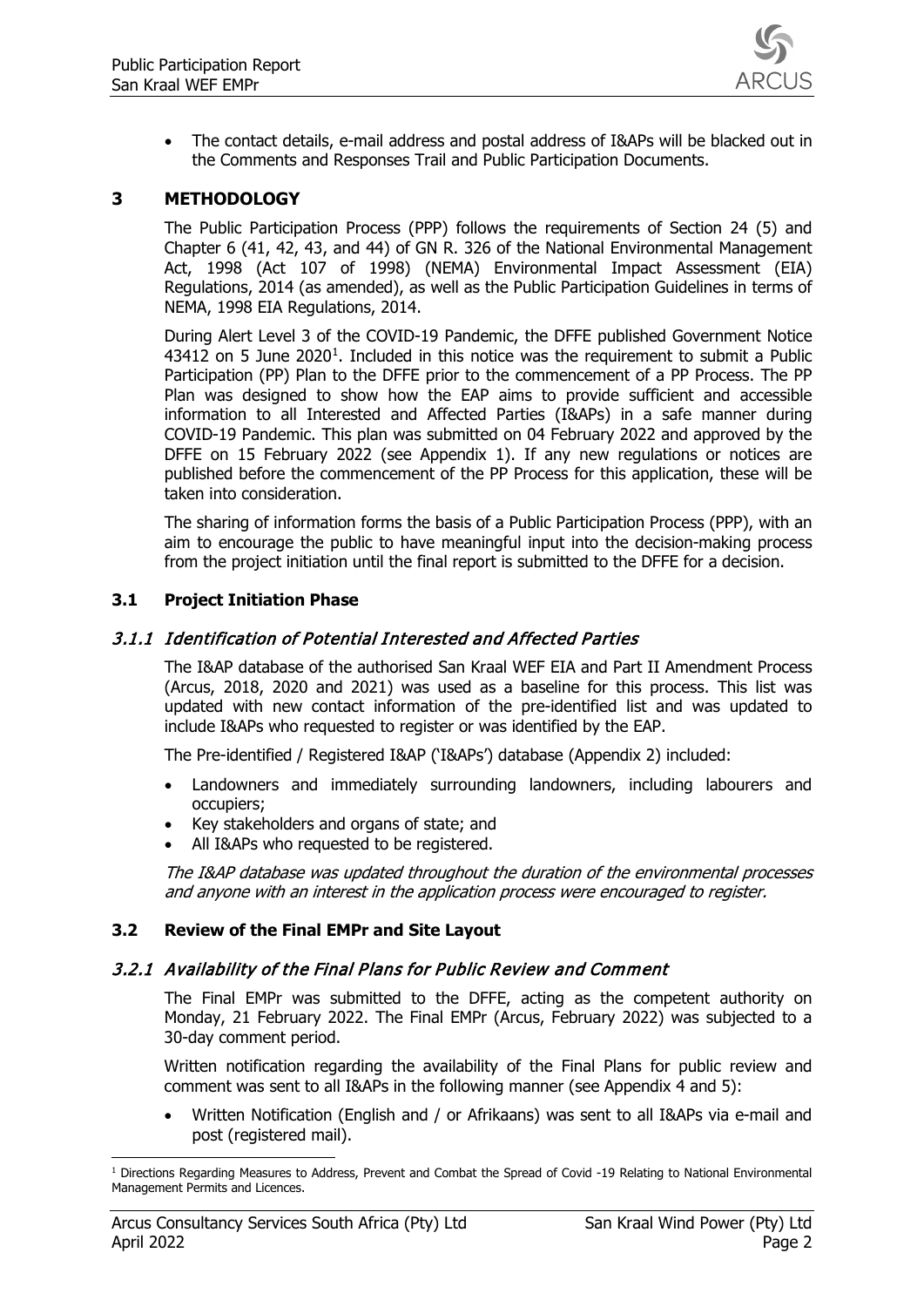

• SMS notifications were sent to I&APs and / or land occupiers who did not have a postal or email address.

The written notification advised I&APs of the following:

- How and where they could access the Final Plans (as detailed below);
- The safety measures to consider when accessing the hard copy of the Final Plans (due to the National COVID-19 Pandemic), such as the precautions to be taken for handling of the document (sanitising / handwashing / wearing of gloves); and
- It afforded all I&APs the opportunity to submit their issues and comments regarding the Final Plans.

I&APs were encouraged to submit their comments in either of the following manners:

- Electronically (email);
- Telephonically; and/or
- Written letters.

Members of the public, local communities, and stakeholders were invited to comment on the Final Plans which were made available for public review and comment from **Tuesday, 22 February 2022 to Thursday, 24 March 2022 (both days inclusive)**.

A hard copy and electronic copies (CD) of the Final Plans was made available at the Noupoort Public Library and were also placed online, on the Arcus website: https://arcusconsulting.co.za/projects/, for review and comment.

| <b>Location</b><br><b>Physical Address</b> |                                                                        | <b>Contact person</b>          |  |  |  |  |
|--------------------------------------------|------------------------------------------------------------------------|--------------------------------|--|--|--|--|
|                                            | Hard Copy and CD Location                                              |                                |  |  |  |  |
| Noupoort Library                           | 6 Shaw Street, Noupoort, 5950                                          | Martha Van Eyk<br>084 243 1609 |  |  |  |  |
| <b>Electronic Copy Locations</b>           |                                                                        |                                |  |  |  |  |
| Arcus Website                              | https://arcusconsulting.co.za/projects/                                | Aneesah Alwie<br>021 412 1529  |  |  |  |  |
| We Transfer                                | I&APs could request for copies to be sent via<br>online digital portal | Aneesah Alwie<br>021 412 1529  |  |  |  |  |
| <b>Comment Submission</b>                  |                                                                        |                                |  |  |  |  |
| Contact Person                             | Aneesah Alwie                                                          |                                |  |  |  |  |
| Company                                    | Arcus Consultancy Services South Africa (Pty) Ltd                      |                                |  |  |  |  |
| Via Post                                   | 240 Main Road, 1st Floor Great Westerford, Rondebosch, 7700            |                                |  |  |  |  |
| Via Telephone                              | +27 (0) 21 412 1529 / +27 (0) 72 595 0104                              |                                |  |  |  |  |
| Via Email                                  | projects@arcusconsulting.co.za                                         |                                |  |  |  |  |

All comments received from I&APs on the Final Plans have been recorded and responded to in the Comments and Responses Trail (Section 5 of this Report), which will be submitted to the DFFE for consideration as part of the amended Final Plans.

It must be noted that there was no formal request from any I&AP / stakeholder for a focus group meeting or public participation meeting to be held during the public participation period.

#### <span id="page-5-0"></span>3.2.2 Submission of the Final Plans for DFFE decision

All I&APs will be provided with access to the amended Final Plans via the Arcus website. Written notification regarding the submission of the Final Plans to DFFE for approval will be sent to I&APs (English and / or Afrikaans) via e-mail, post (registered mail), and SMS.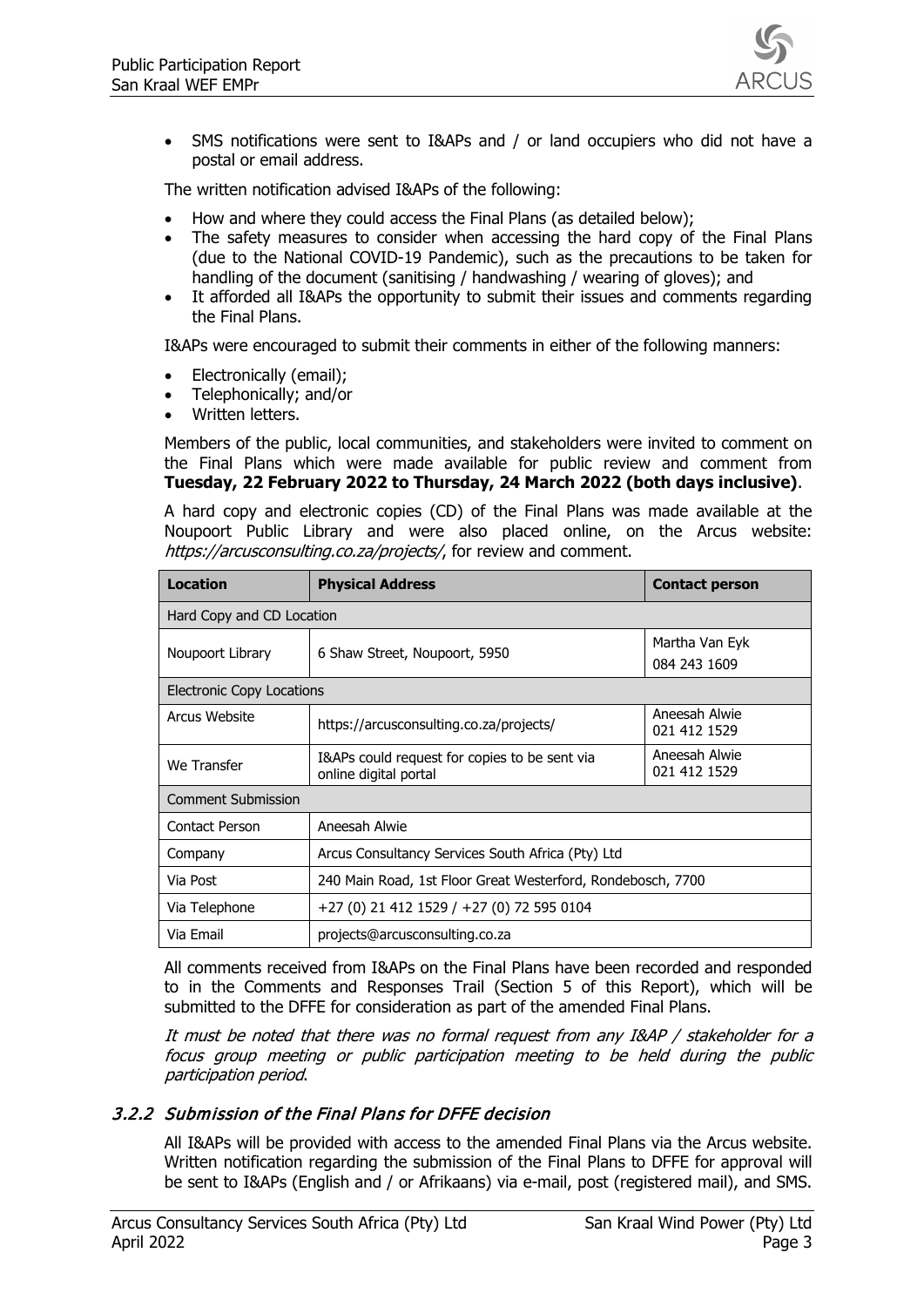

If written notification cannot be sent to an I&AP, notification will be provided telephonically.

#### <span id="page-6-0"></span>**3.3 Decision and Appeal Phase**

All I&APs will be provided with access to the decision, and the reasons for such decision. Attention of all I&APs will be drawn to the fact that an appeal may be lodged against the decision in terms of the NEMA, 1998 National Appeal Regulations, 2014 (as amended).

Notifications regarding the decision made by the DFFE will be provided in the following manner:

- Via e-mail, which will include an attachment of the decision, reasons for the decision, and appeal procedure;
- Via SMS, which will be sent to I&APs and / or land occupiers that have supplied mobile phone numbers and who does not have a postal or email address. The SMS will advise the I&AP that access to the decision, reasons for the decision, and appeal procedure must be accessed from the Arcus website: https://arcusconsulting.co.za/projects/;
- Via registered mail, which will include a complete hard copy of the decision, reasons for the decision and appeals procedure; and
- Courtesy telephone calls will be made to those who cannot receive access by either of the above-mentioned methods to advise them of the decision made by the DFFE and to confirm if and / or how they wish to receive access to the decision, reasons for decision, and appeal procedure.

I&APs will be provided with access to the decision, reasons for the decision by the DFFE and the process for appeals within 14 days of date of receipt of the decision.

## <span id="page-6-1"></span>**4 SUMMARY OF COMMENTS**

During the public review and comment period comment was received from BirdLife South Africa and the DFFE.

Responses to the comments received are provided in Section 5 below. No further studies or public comment period is required and the amended Final Plans can be submitted to the DFFE for a decision.

All information as per Table 5.1 below and Appendix 5 is to date.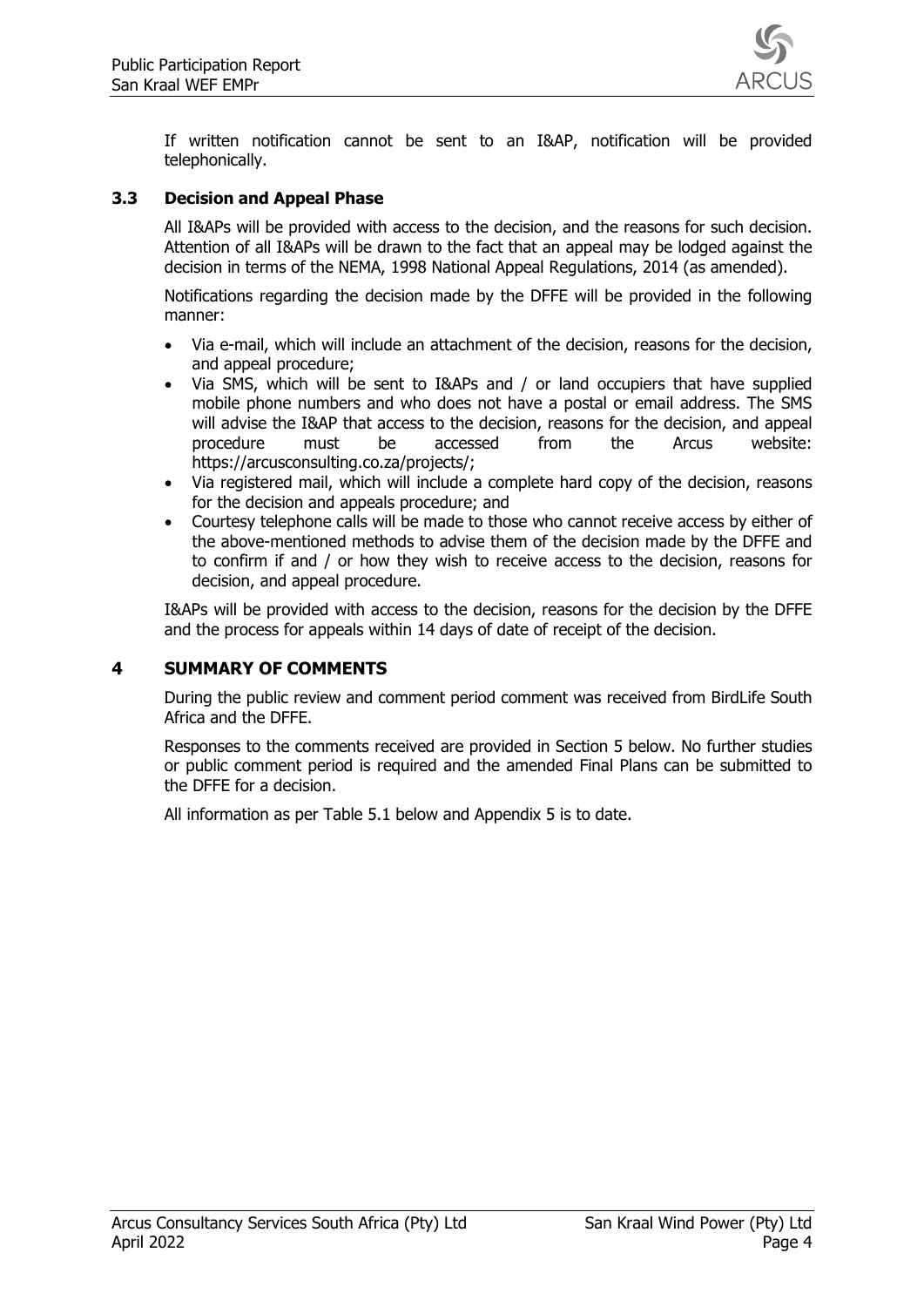

# **5 COMMENTS AND RESPONSES TRAIL**

The comments and responses table below only reflects comments received during the public comment and review period and has comments collated by thread and not by date.

<span id="page-7-0"></span>

| <b>Ref</b>     | <b>Name and</b><br><b>Organisation</b> | <b>Date and</b><br><b>Method</b> | <b>Comment</b>                                                                                         | <b>Response</b>                                               |
|----------------|----------------------------------------|----------------------------------|--------------------------------------------------------------------------------------------------------|---------------------------------------------------------------|
| $\mathbf{1}$ . | <b>Tsholofelo</b>                      | 22/02/2022                       | From: Tsholofelo Shalot Sekonko                                                                        | From: ERM Arcus Projects                                      |
|                | <b>Sekonko</b>                         |                                  | Sent: Tuesday, February 22, 2022 2:11 PM                                                               | Sent: Friday, March 18, 2022 1:32 PM                          |
|                | <b>Biodiversity</b>                    | <b>Per E-mail</b>                | <b>To: ERM Arcus Projects</b>                                                                          | To: Tsholofelo Shalot Sekonko                                 |
|                | <b>Mainstreaming</b>                   |                                  | Cc: MMatlala Rabothata; Tsholofelo Shalot Sekonko                                                      | Cc: MMatlala Rabothata                                        |
|                | <b>EIA - DFFE</b>                      |                                  | Subject: Notification of Availability of the Draft                                                     | <b>Subject: RE: Notification of Availability of the Draft</b> |
|                |                                        |                                  | Version of the Final EMPr and Site Layout for Public                                                   | Version of the Final EMPr and Site Layout for Public          |
|                |                                        |                                  | Review and Comment                                                                                     | <b>Review and Comment</b>                                     |
|                |                                        |                                  |                                                                                                        | Dear Tsholofelo Sekonko,                                      |
|                |                                        |                                  | Dear Sir/Madam                                                                                         | <b>RE: NOTIFICATION OF AVAILABILITY OF THE</b>                |
|                |                                        |                                  | DFFE Directorate: Biodiversity Conservation hereby                                                     | DRAFT VERSION OF THE ENVIRONMENTAL                            |
|                |                                        |                                  | acknowledge receipt of the invitation to review and                                                    | <b>MANAGEMENT PROGRAMME AND SITE LAYOUT</b>                   |
|                |                                        |                                  | comment on the Draft version of the Environmental                                                      | FOR PUBLIC COMMENT AND REVIEW FOR THE SAN                     |
|                |                                        |                                  | Management Programme and site layout for the San                                                       | <b>KRAAL AND PHEZUKOMOYA WIND ENERGY</b>                      |
|                |                                        |                                  | Kraal and Phezukomoya Wind Energy Facility,                                                            | <b>FACILITY, NORTHERN AND EASTERN CAPE</b><br><b>PROVINCE</b> |
|                |                                        |                                  | Northern and Eastern Cape Province. Kindly note<br>that the project has been allocated to Ms Rabothata | <b>Phezukomoya WEF DFFE Reference:</b>                        |
|                |                                        |                                  | and myself (both copied on this email).                                                                | 14/12/16/3/3/2/1028/1 and                                     |
|                |                                        |                                  | Please note: All Public Participation Process                                                          | 14/12/16/3/3/2/1028/1/AM3                                     |
|                |                                        |                                  | documents related to Biodiversity EIA review and                                                       | <b>San Kraal WEF DFFE Reference:</b>                          |
|                |                                        |                                  | any other Biodiversity EIA queries will be submitted                                                   | 14/12/16/3/3/2/1029/1 and                                     |
|                |                                        |                                  | to the Directorate: Biodiversity Conservation at                                                       | 14/12/16/3/3/2/1029/1/AM3                                     |
|                |                                        |                                  | Email: BCAdmin@environment.gov.za for attention                                                        | Following receipt of the acknowledgement e-mail below,        |
|                |                                        |                                  | of Mr Seoka Lekota.                                                                                    | this is a courteous reminder that the commenting period       |
|                |                                        |                                  |                                                                                                        | runs from Tuesday, 22 February 2022 to Thursday,              |
|                |                                        |                                  | Regards,                                                                                               | 24 March 2022 (both days inclusive). Please access            |
|                |                                        |                                  | Ms. Tsholofelo Sekonko                                                                                 | the Final EMPr and Site Layout which is available for         |
|                |                                        |                                  | Intern: Biodiversity Mainstreaming EIA                                                                 | review, via the following locations:                          |
|                |                                        |                                  | Department of Forestry, Fisheries and the                                                              | <b>Contact</b>                                                |
|                |                                        |                                  | Environment                                                                                            | <b>Physical Address</b><br><b>Location</b><br>person          |
|                |                                        |                                  |                                                                                                        | <b>Electronic Copy Location</b>                               |
|                |                                        |                                  |                                                                                                        | https://arcusconsulting.co.<br>Aneesah<br><b>Arcus</b>        |
|                |                                        |                                  |                                                                                                        | Website<br>za/projects/sk-ph-wefs-<br>Alwie   021             |

#### Table 5-1: Comments and Responses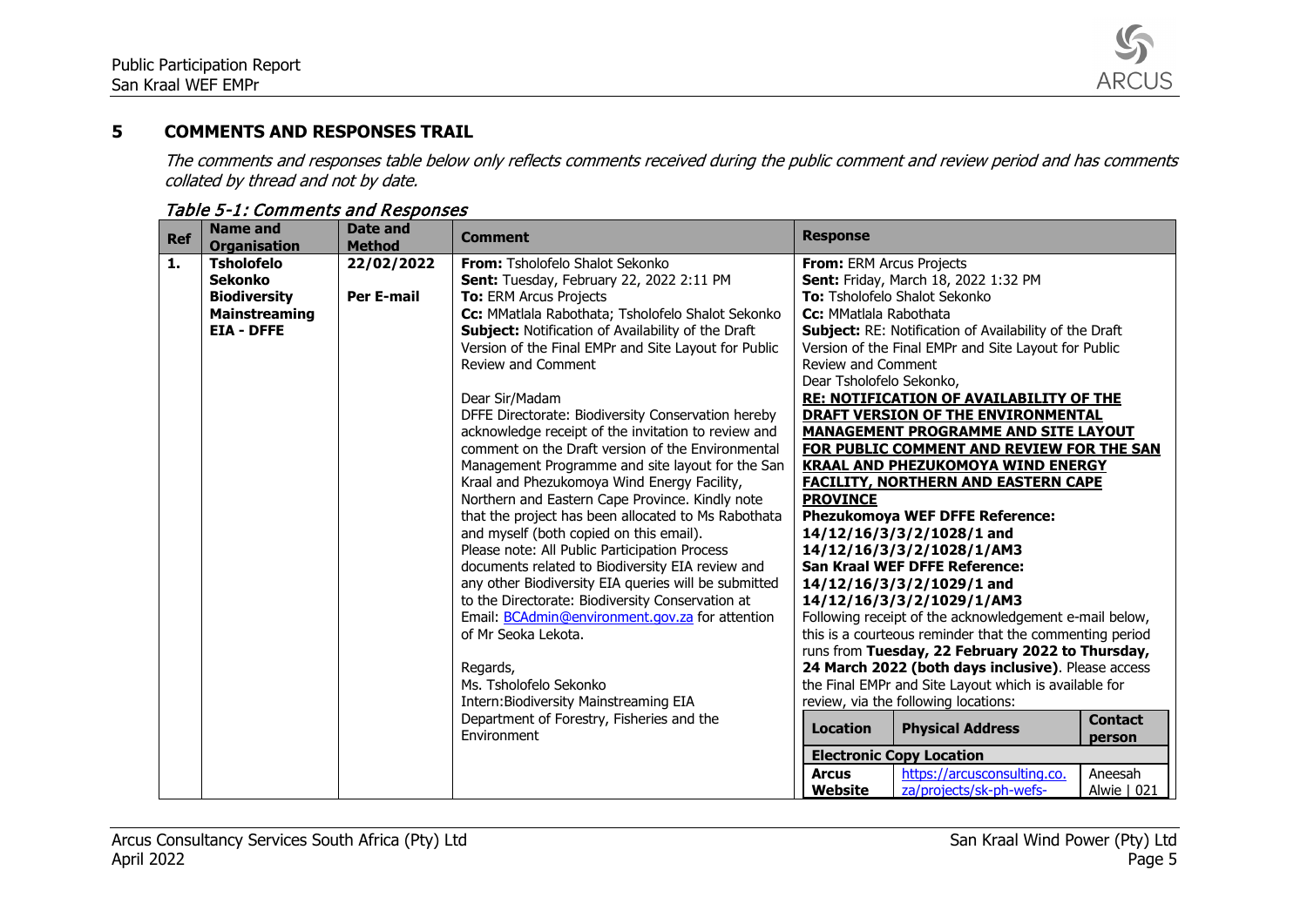

| <b>Ref</b>     | <b>Name and</b><br><b>Organisation</b> | <b>Date and</b><br><b>Method</b> | <b>Comment</b>                                       | <b>Response</b>                                       |                                                                                                                                                                                                                                                                                                                                                                                                                                                                                                                                                                                                                                                                                                                                                                                                                                       |                                     |
|----------------|----------------------------------------|----------------------------------|------------------------------------------------------|-------------------------------------------------------|---------------------------------------------------------------------------------------------------------------------------------------------------------------------------------------------------------------------------------------------------------------------------------------------------------------------------------------------------------------------------------------------------------------------------------------------------------------------------------------------------------------------------------------------------------------------------------------------------------------------------------------------------------------------------------------------------------------------------------------------------------------------------------------------------------------------------------------|-------------------------------------|
|                |                                        |                                  |                                                      |                                                       | final-empr-and-site-layout-<br>eastern-and-northern-                                                                                                                                                                                                                                                                                                                                                                                                                                                                                                                                                                                                                                                                                                                                                                                  | 412 1529                            |
|                |                                        |                                  |                                                      |                                                       | cape-province/                                                                                                                                                                                                                                                                                                                                                                                                                                                                                                                                                                                                                                                                                                                                                                                                                        |                                     |
|                |                                        |                                  |                                                      | <b>Hard Copy Location</b>                             |                                                                                                                                                                                                                                                                                                                                                                                                                                                                                                                                                                                                                                                                                                                                                                                                                                       |                                     |
|                |                                        |                                  |                                                      | <b>Noupoort</b><br>Library                            | 4 Shaw Street, Noupoort,<br>5950                                                                                                                                                                                                                                                                                                                                                                                                                                                                                                                                                                                                                                                                                                                                                                                                      |                                     |
|                |                                        |                                  |                                                      | <b>Trading</b><br><b>Hours</b>                        | Monday - Friday: 10h00 -<br>16h30<br>Closed during lunch time:<br>$13h00 - 13h45$                                                                                                                                                                                                                                                                                                                                                                                                                                                                                                                                                                                                                                                                                                                                                     | Martha Van<br>Eyk   084<br>243 1609 |
|                |                                        |                                  |                                                      | of the reports                                        | Kindly take note of COVID-19 Protocols: No Mask<br>= No Entry   Please sanitize before and after use                                                                                                                                                                                                                                                                                                                                                                                                                                                                                                                                                                                                                                                                                                                                  |                                     |
|                |                                        |                                  |                                                      | address:<br>Rondebosch, 7700<br>you have any queries. | With reference to this public participation process, please<br>send your comments / queries / questions on the Final Site<br>Layout and EMPr of the Phezukomoya and San Kraal WEFs<br>in writing on or before the 24 March 2022 to the below<br>Arcus Consultancy Services South Africa (Pty) Ltd<br>Arcus Reference: 3329 SK-PH Final EMPr and Site Layout<br>Contact Person/s: Aneesah Alwie<br>Via Email: projects@arcusconsulting.co.za<br>Via Post: 240 Main Road, 1st Floor Great Westerford,<br>Via Telephone: +27 21 412 1529<br>Following the 30-day public participation, the EMPr<br>including the Final Site Layout, will be submitted to the<br>Department of Forestry, Fisheries and the Environment for<br>approval prior to commencement of an activity.<br>Please feel free to contact as per the table above should |                                     |
|                |                                        |                                  |                                                      | Thank You<br>Kind Regards                             |                                                                                                                                                                                                                                                                                                                                                                                                                                                                                                                                                                                                                                                                                                                                                                                                                                       |                                     |
|                |                                        |                                  |                                                      | <b>Aneesah Alwie</b>                                  |                                                                                                                                                                                                                                                                                                                                                                                                                                                                                                                                                                                                                                                                                                                                                                                                                                       |                                     |
| $\blacksquare$ | <b>MMatlala</b>                        | 25/03/2022                       | From: MMatlala Rabothata                             |                                                       | EAP and Applicant acknowledges comment received from                                                                                                                                                                                                                                                                                                                                                                                                                                                                                                                                                                                                                                                                                                                                                                                  |                                     |
|                | Rabothata                              |                                  | Sent: Friday, March 25, 2022 12:37 PM                |                                                       | DFFE BDC Directorate. Responses to the comments is                                                                                                                                                                                                                                                                                                                                                                                                                                                                                                                                                                                                                                                                                                                                                                                    |                                     |
|                |                                        | <b>Per E-mail</b>                | To: Ashlin Bodasing                                  | provided in detail below.                             |                                                                                                                                                                                                                                                                                                                                                                                                                                                                                                                                                                                                                                                                                                                                                                                                                                       |                                     |
|                | <b>Biodiversity</b>                    |                                  | <b>Subject:</b> Comments on EMPR and Site Layout for |                                                       |                                                                                                                                                                                                                                                                                                                                                                                                                                                                                                                                                                                                                                                                                                                                                                                                                                       |                                     |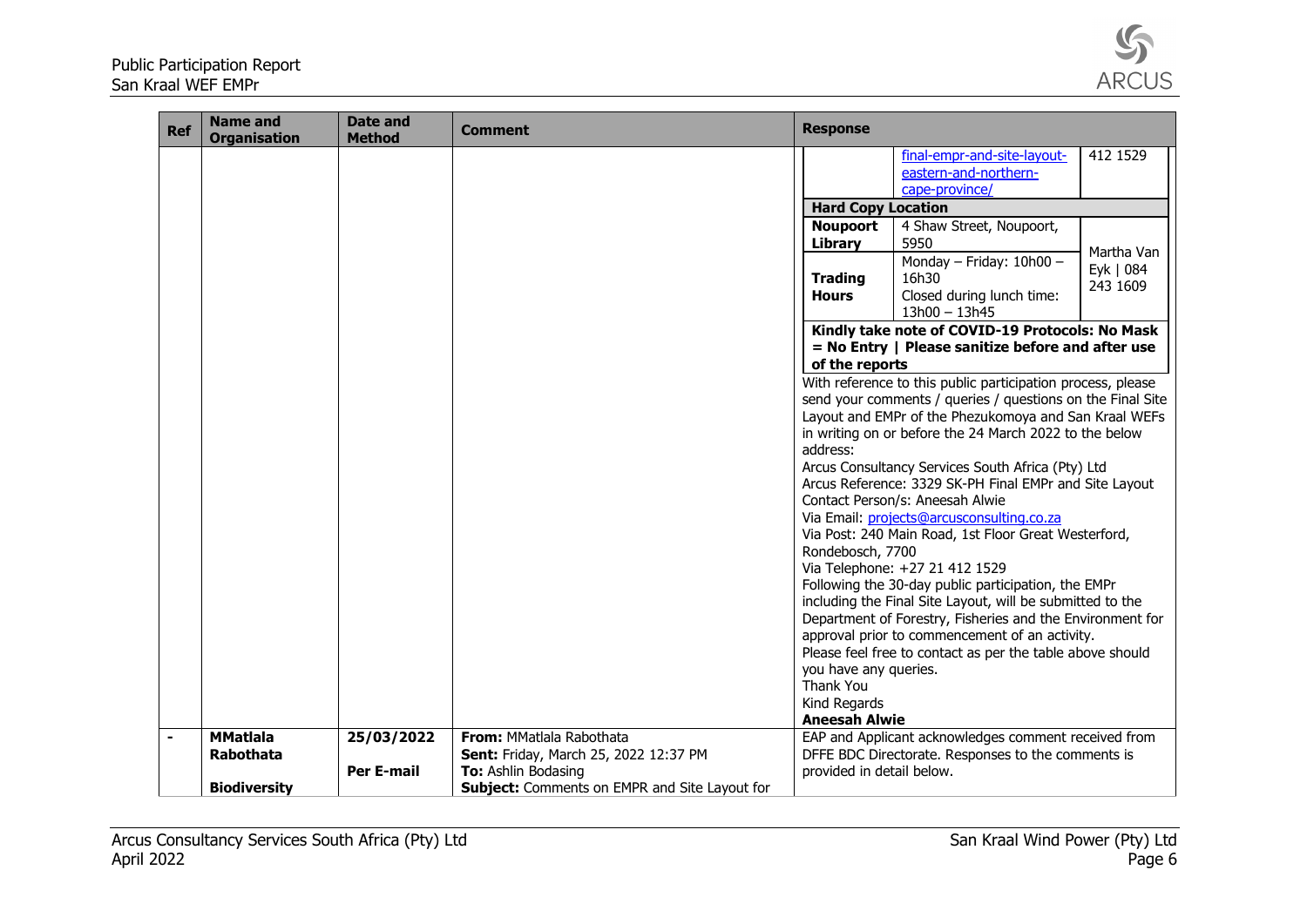

| <b>Ref</b> | <b>Name and</b><br><b>Organisation</b>    | Date and<br><b>Method</b>   | <b>Comment</b>                                                                                                                                                                                                                                                                                                                                                                                                                                                                                                                                                                                                                                                                                                                                                                              | <b>Response</b>                                                                                                                                                                                                                                                                                                                                   |
|------------|-------------------------------------------|-----------------------------|---------------------------------------------------------------------------------------------------------------------------------------------------------------------------------------------------------------------------------------------------------------------------------------------------------------------------------------------------------------------------------------------------------------------------------------------------------------------------------------------------------------------------------------------------------------------------------------------------------------------------------------------------------------------------------------------------------------------------------------------------------------------------------------------|---------------------------------------------------------------------------------------------------------------------------------------------------------------------------------------------------------------------------------------------------------------------------------------------------------------------------------------------------|
|            | <b>Mainstreaming</b><br><b>EIA - DFFE</b> |                             | Phezukomoya authorised WEF and San Kraal<br>authorised WEF<br>Dear Ms. Bodasing<br>Please receive the attached comments from<br>Directorate: Biodiversity Conservation for your<br>attention and implementation.<br>Trust that you find all in order.<br>Regards,<br>Ms M Rabothata<br>Tel: 012 399 9174                                                                                                                                                                                                                                                                                                                                                                                                                                                                                    |                                                                                                                                                                                                                                                                                                                                                   |
|            | e-mail attachment: Signed Comment on      | <b>EMPR and Site Layout</b> | The Directorate: Biodiversity Conservation reviewed<br>and evaluated the aforementioned report.                                                                                                                                                                                                                                                                                                                                                                                                                                                                                                                                                                                                                                                                                             | It is understood that the Environmental Management<br>Programme and Site Layout was reviewed and evaluated<br>by the Directorate.                                                                                                                                                                                                                 |
|            |                                           |                             | Based on the information provided in the report, the<br>proposed layout will avoid critical aquatic features<br>(wetlands), which are also highlighted in the<br>Northern Cape Biodiversity Spatial Plan as Critical<br>Biodiversity Area Type 1 and 2 areas and the grid<br>connection towers will be placed outside any of the<br>indicated aquatic zones. Several Species of<br>Conservation Concern were identified during the<br>initial ecological assessments. There are no No-Go<br>areas that were identified in the original ecological<br>assessment and the layout is considered generally<br>acceptable, although there were a few turbines<br>which were marginally within areas considered to be<br>of High sensitivity and which have been removed to<br>avoid these areas. | The EAP confirms that the layout and grid connection<br>towers avoids any critical aquatic and CBA features as well<br>as areas identified as high sensitivity for ecological<br>features.                                                                                                                                                        |
|            |                                           |                             | In addition, the Environmental Management<br>Programme Report (EMPr) has incorporated all<br>relevant Biodiversity recommendations and<br>mitigation measures and the amended site layout<br>has reduced the number of turbines from the<br>original authorized 35 turbines to an optimized<br>layout of 26 turbines to avoid areas of high<br>sensitivity. Turbine positions have moved slightly to<br>accommodate any buffers recommended by the<br>Biodiversity Specialists. The buffers in the                                                                                                                                                                                                                                                                                          | The EMPr contains all relevant recommendations and<br>mitigations measures, including any new measures<br>identified during the site walk-through.<br>The amended 26 turbine layout avoids all areas of high<br>sensitivity. All buffers have been avoided and will continue<br>to be avoided during throughout the phases of the<br>development. |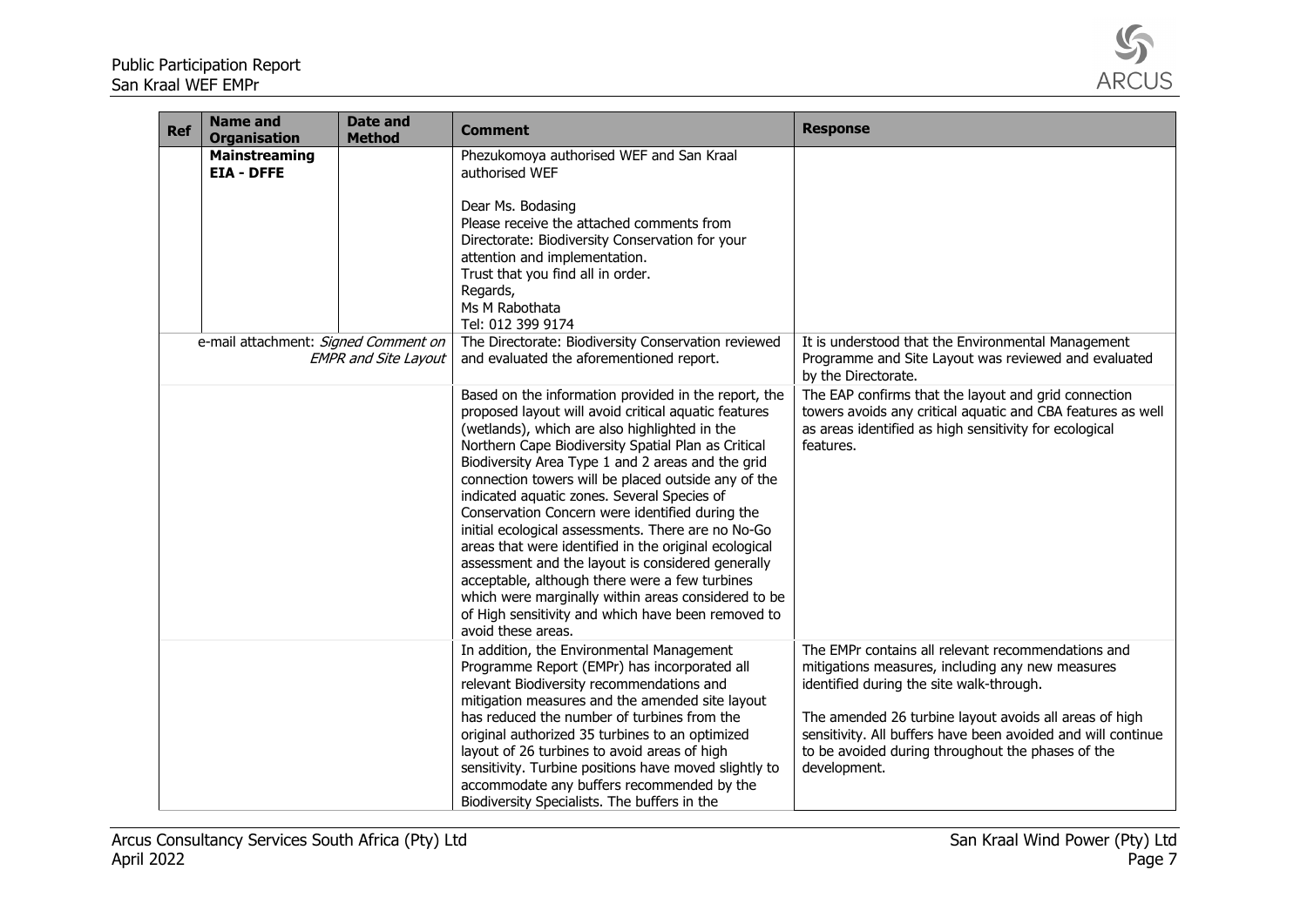

| <b>Ref</b> | <b>Name and</b><br><b>Organisation</b> | <b>Date and</b><br><b>Method</b> | <b>Comment</b>                                                                                                                                                                                                                                                                                                        | <b>Response</b>                                                                                                                                                                                                                                                                                                                                                                                                                                                    |
|------------|----------------------------------------|----------------------------------|-----------------------------------------------------------------------------------------------------------------------------------------------------------------------------------------------------------------------------------------------------------------------------------------------------------------------|--------------------------------------------------------------------------------------------------------------------------------------------------------------------------------------------------------------------------------------------------------------------------------------------------------------------------------------------------------------------------------------------------------------------------------------------------------------------|
|            |                                        |                                  | constraints map have been refined from the original<br>assessment and must be considered as No-Go areas<br>for turbines.                                                                                                                                                                                              |                                                                                                                                                                                                                                                                                                                                                                                                                                                                    |
|            |                                        |                                  | Therefore, the developer of the proposed WEF must<br>ensure that all the mitigation measures proposed in<br>the specialist reports and included in the updated<br>EMPr are strictly adhered to and implemented.                                                                                                       | It is recommended in the EMPr that measures to reduce<br>and / or avoid any damage to the environment must be<br>adhered to by all responsible during each phase of the<br>development.                                                                                                                                                                                                                                                                            |
|            |                                        |                                  | As a result, the Directorate Biodiversity<br>Conservation does not have any objection to the<br>EMPr and site layout to be approved.                                                                                                                                                                                  | The no objection by this Directorate is acknowledged by<br>the EAP and Applicant.                                                                                                                                                                                                                                                                                                                                                                                  |
|            |                                        |                                  | In conclusion, please note that all Public<br>Participation Process documents related to<br>Biodiversity EIA review and any other Biodiversity<br>EIA queries must be submitted to the Directorate:<br><b>Biodiversity Conservation at Email:</b><br>BCAdmin@environment.gov.za for attention of Mr.<br>Seoka Lekota. | All Public Participation Process documents related to<br>Biodiversity EIA review and any other Biodiversity EIA<br>queries will be submitted to the Directorate: Biodiversity<br>Conservation at Email: BCAdmin@environment.gov.za for<br>the attention of Mr Seoka Lekota. The Final EMPR and Site<br>Layout, which will include responses to comments will be<br>shared with the Directorate and registered I&APs once<br>submitted to DFFE for decision making. |
| 2.         | <b>Ncumisa</b>                         | 01/03/2022                       | From: Ncumisa Manyonga                                                                                                                                                                                                                                                                                                | From: ERM Arcus Projects                                                                                                                                                                                                                                                                                                                                                                                                                                           |
|            | Manyonga                               | <b>Per E-mail</b>                | Sent: Tuesday, March 1, 2022 4:56 PM<br>To: ERM Arcus Projects                                                                                                                                                                                                                                                        | Sent: Friday, March 18, 2022 1:44 PM<br>To: 'Ncumisa Manyonga'                                                                                                                                                                                                                                                                                                                                                                                                     |
|            | <b>Admin Officer:</b>                  |                                  | Subject: Acknowledgement of Receipt the San Kraal                                                                                                                                                                                                                                                                     | Subject: RE: Acknowledgement of Receipt the San Kraal                                                                                                                                                                                                                                                                                                                                                                                                              |
|            | <b>Environmental</b>                   |                                  | and Phezukomoya Wind Energy Facility-01032022                                                                                                                                                                                                                                                                         | and Phezukomoya Wind Energy Facility-01032022                                                                                                                                                                                                                                                                                                                                                                                                                      |
|            | <b>Impact</b><br><b>Management</b>     |                                  | Dear Ms Alwie                                                                                                                                                                                                                                                                                                         | Dear Ncumisa Manyonga,<br><b>RE: NOTIFICATION OF AVAILABILITY OF THE</b>                                                                                                                                                                                                                                                                                                                                                                                           |
|            | <b>Province of the</b>                 |                                  | Please receive attached Acknowledgement of                                                                                                                                                                                                                                                                            | <b>DRAFT VERSION OF THE ENVIRONMENTAL</b>                                                                                                                                                                                                                                                                                                                                                                                                                          |
|            | <b>Eastern Cape</b>                    |                                  | Receipt for the San Kraal and Phezukomoya Wind                                                                                                                                                                                                                                                                        | <b>MANAGEMENT PROGRAMME AND SITE LAYOUT</b>                                                                                                                                                                                                                                                                                                                                                                                                                        |
|            |                                        |                                  | Energy Facility (Notification of draft version of final                                                                                                                                                                                                                                                               | FOR PUBLIC COMMENT AND REVIEW FOR THE SAN                                                                                                                                                                                                                                                                                                                                                                                                                          |
|            |                                        |                                  | EMPR).                                                                                                                                                                                                                                                                                                                | <b>KRAAL AND PHEZUKOMOYA WIND ENERGY</b>                                                                                                                                                                                                                                                                                                                                                                                                                           |
|            |                                        |                                  | Regards                                                                                                                                                                                                                                                                                                               | <b>FACILITY, NORTHERN AND EASTERN CAPE</b><br><b>PROVINCE</b>                                                                                                                                                                                                                                                                                                                                                                                                      |
|            |                                        |                                  | Ncumisa Manyonga                                                                                                                                                                                                                                                                                                      | <b>Phezukomoya WEF DFFE Reference:</b>                                                                                                                                                                                                                                                                                                                                                                                                                             |
|            |                                        |                                  | Admin Officer: Environmental Impact Management                                                                                                                                                                                                                                                                        | 14/12/16/3/3/2/1028/1 and                                                                                                                                                                                                                                                                                                                                                                                                                                          |
|            |                                        |                                  |                                                                                                                                                                                                                                                                                                                       | 14/12/16/3/3/2/1028/1/AM3                                                                                                                                                                                                                                                                                                                                                                                                                                          |
|            |                                        |                                  |                                                                                                                                                                                                                                                                                                                       | San Kraal WEF DFFE Reference:                                                                                                                                                                                                                                                                                                                                                                                                                                      |
|            |                                        |                                  |                                                                                                                                                                                                                                                                                                                       | 14/12/16/3/3/2/1029/1 and                                                                                                                                                                                                                                                                                                                                                                                                                                          |
|            |                                        |                                  |                                                                                                                                                                                                                                                                                                                       | 14/12/16/3/3/2/1029/1/AM3<br>Following receipt of the acknowledgement e-mail below,                                                                                                                                                                                                                                                                                                                                                                                |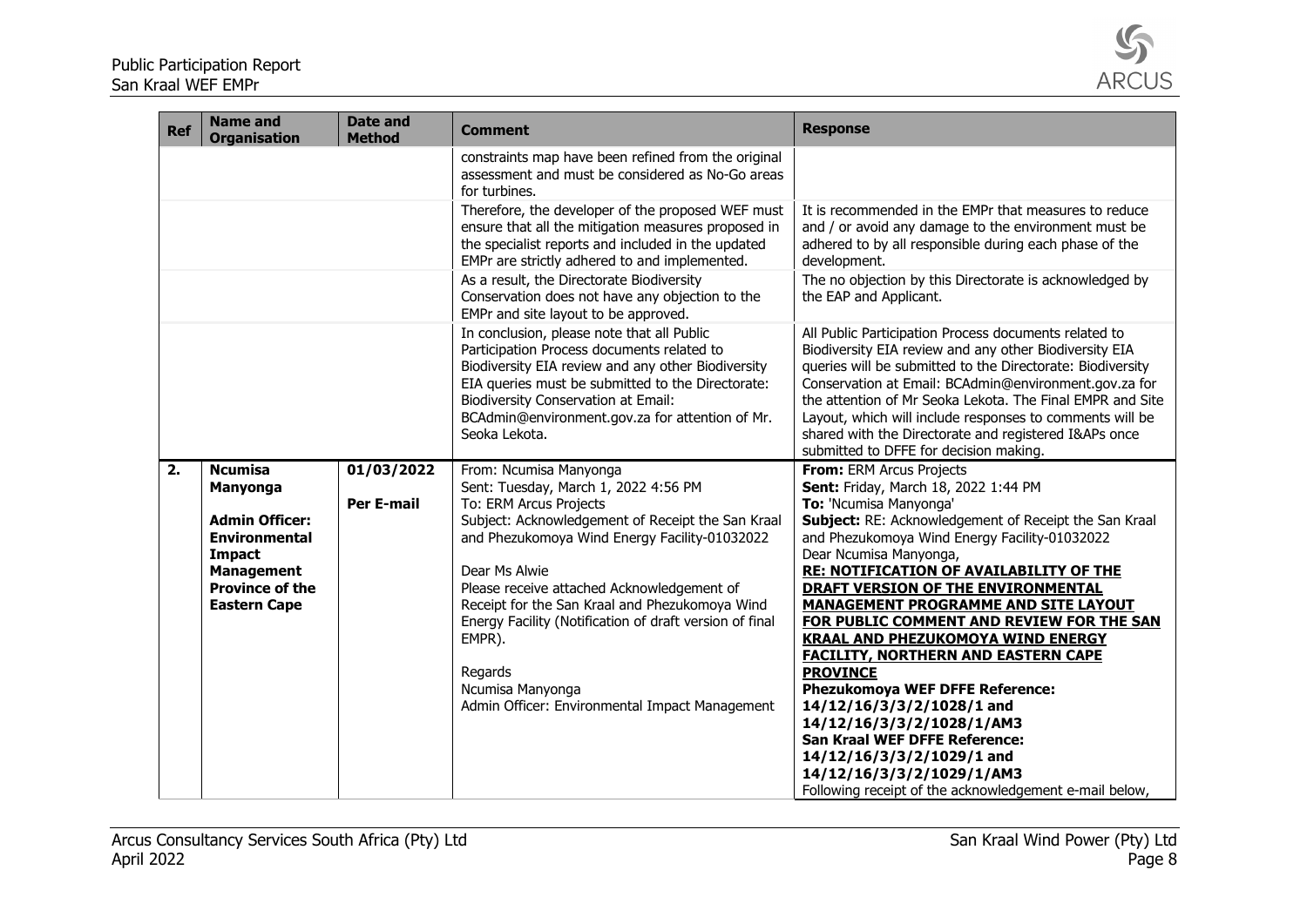

| <b>Ref</b> | <b>Name and</b><br><b>Organisation</b> | <b>Date and</b><br><b>Method</b> | <b>Comment</b> | <b>Response</b>                |                                                                                                                                                                                                                                                                                                                                                                                                                                                                                                                                                                                                                                                                                                                                                                          |                                       |
|------------|----------------------------------------|----------------------------------|----------------|--------------------------------|--------------------------------------------------------------------------------------------------------------------------------------------------------------------------------------------------------------------------------------------------------------------------------------------------------------------------------------------------------------------------------------------------------------------------------------------------------------------------------------------------------------------------------------------------------------------------------------------------------------------------------------------------------------------------------------------------------------------------------------------------------------------------|---------------------------------------|
|            |                                        |                                  |                |                                | this is a courteous reminder that the commenting period<br>runs from Tuesday, 22 February 2022 to Thursday,<br>24 March 2022 (both days inclusive). Please access<br>the Final EMPr and Site Layout which is available for<br>review, via the following locations:                                                                                                                                                                                                                                                                                                                                                                                                                                                                                                       |                                       |
|            |                                        |                                  |                | <b>Location</b>                | <b>Physical Address</b>                                                                                                                                                                                                                                                                                                                                                                                                                                                                                                                                                                                                                                                                                                                                                  | <b>Contact</b><br>person              |
|            |                                        |                                  |                |                                | <b>Electronic Copy Location</b>                                                                                                                                                                                                                                                                                                                                                                                                                                                                                                                                                                                                                                                                                                                                          |                                       |
|            |                                        |                                  |                | <b>Arcus</b><br>Website        | https://arcusconsulting.co.za/p<br>rojects/sk-ph-wefs-final-empr-<br>and-site-layout-eastern-and-<br>northern-cape-province/                                                                                                                                                                                                                                                                                                                                                                                                                                                                                                                                                                                                                                             | Aneesah<br>Alwie  <br>021 412<br>1529 |
|            |                                        |                                  |                |                                | <b>Hard Copy Location</b>                                                                                                                                                                                                                                                                                                                                                                                                                                                                                                                                                                                                                                                                                                                                                |                                       |
|            |                                        |                                  |                | <b>Noupoor</b><br>t Library    | 4 Shaw Street, Noupoort, 5950                                                                                                                                                                                                                                                                                                                                                                                                                                                                                                                                                                                                                                                                                                                                            | Martha                                |
|            |                                        |                                  |                | <b>Trading</b><br><b>Hours</b> | Monday - Friday: $10h00 -$<br>16h30<br>Closed during lunch time:<br>$13h00 - 13h45$                                                                                                                                                                                                                                                                                                                                                                                                                                                                                                                                                                                                                                                                                      | Van Eyk<br> 084 <br>243 1609          |
|            |                                        |                                  |                | of the reports                 | Kindly take note of COVID-19 Protocols: No Mask<br>$=$ No Entry   Please sanitize before and after use                                                                                                                                                                                                                                                                                                                                                                                                                                                                                                                                                                                                                                                                   |                                       |
|            |                                        |                                  |                | address:<br>Rondebosch, 7700   | With reference to this public participation process, please<br>send your comments / queries / questions on the Final Site<br>Layout and EMPr of the Phezukomoya and San Kraal WEFs<br>in writing on or before the 24 March 2022 to the below<br>Arcus Consultancy Services South Africa (Pty) Ltd<br>Arcus Reference: 3329 SK-PH Final EMPr and Site Layout<br>Contact Person/s: Aneesah Alwie<br>Via Email: projects@arcusconsulting.co.za<br>Via Post: 240 Main Road, 1st Floor Great Westerford,<br>Via Telephone: +27 21 412 1529<br>Following the 30-day public participation, the EMPr<br>including the Final Site Layout, will be submitted to the<br>Department of Forestry, Fisheries and the Environment for<br>approval prior to commencement of an activity. |                                       |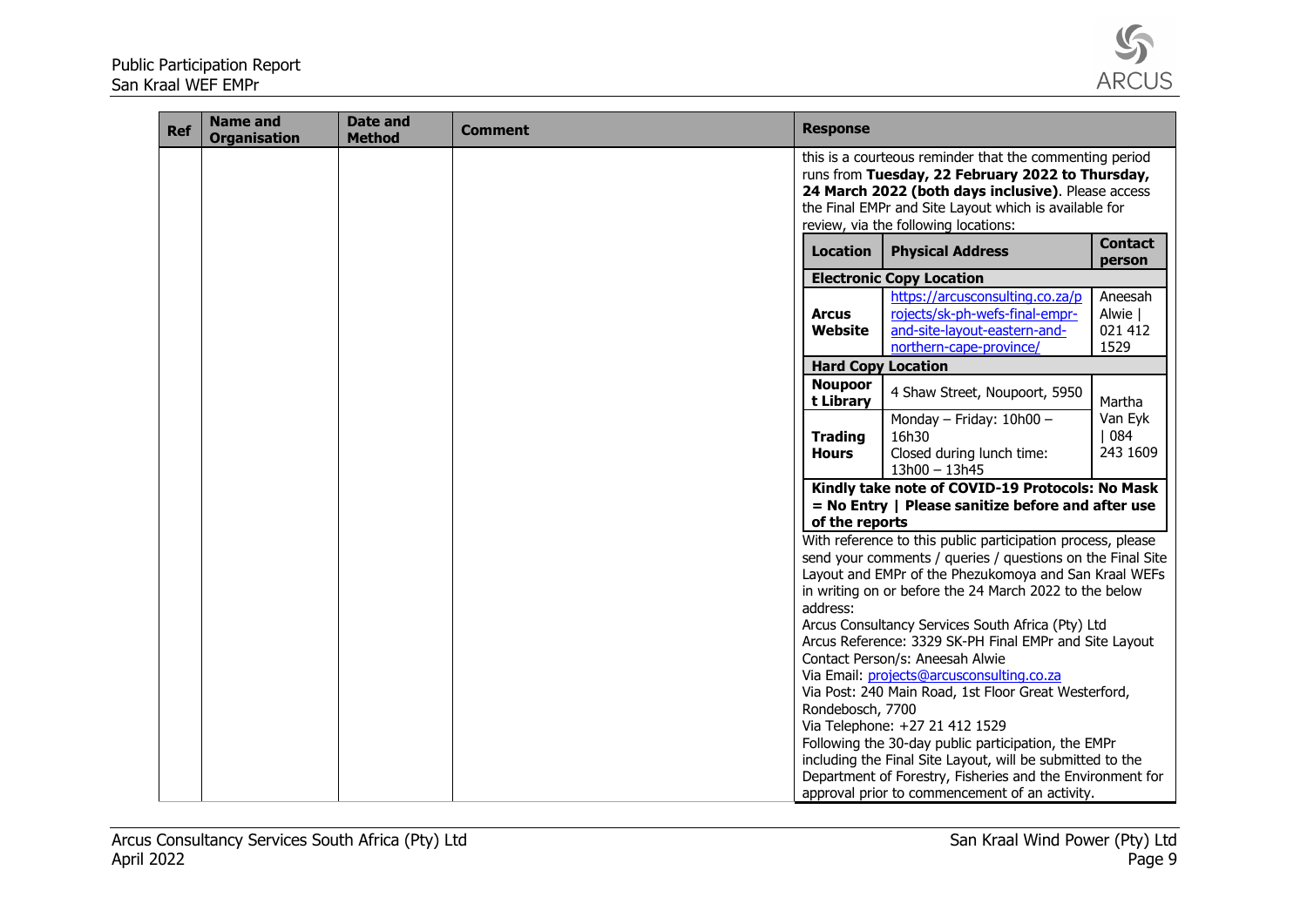

| <b>Ref</b> | <b>Name and</b><br><b>Organisation</b>                                                                                                          | <b>Date and</b><br><b>Method</b> | <b>Comment</b>                                                                                                                                                                                                                                                                                                                                                                                                                                                                                                                                                                                                                                                                | <b>Response</b>                                                                                                                                                                                                                                                                                                                                                                                                                                                                                                                                                                                                                                                                                                                              |
|------------|-------------------------------------------------------------------------------------------------------------------------------------------------|----------------------------------|-------------------------------------------------------------------------------------------------------------------------------------------------------------------------------------------------------------------------------------------------------------------------------------------------------------------------------------------------------------------------------------------------------------------------------------------------------------------------------------------------------------------------------------------------------------------------------------------------------------------------------------------------------------------------------|----------------------------------------------------------------------------------------------------------------------------------------------------------------------------------------------------------------------------------------------------------------------------------------------------------------------------------------------------------------------------------------------------------------------------------------------------------------------------------------------------------------------------------------------------------------------------------------------------------------------------------------------------------------------------------------------------------------------------------------------|
|            |                                                                                                                                                 |                                  |                                                                                                                                                                                                                                                                                                                                                                                                                                                                                                                                                                                                                                                                               | Please feel free to contact as per the table above should<br>you have any queries.<br>Thank You<br>Kind Regards<br><b>Aneesah Alwie</b>                                                                                                                                                                                                                                                                                                                                                                                                                                                                                                                                                                                                      |
| 3.         | <b>Sam Ralston</b><br><b>Birds and</b><br><b>Renewable</b><br><b>Energy Project</b><br><b>Manager</b><br><b>BirdLife South</b><br><b>Africa</b> | 01/03/2022<br><b>Per E-mail</b>  | From: Sam Ralston<br>Sent: Tuesday, 01 March 2022 16:58<br>To: Projects<br>Subject: Re: Notification of Availability of the Draft<br>Version of the Final EMPr and Site Layout for Public<br>Review and Comment<br>Dear Aneesah<br>Please see our comments attached. You are<br>welcome to give me a call if you would like to<br>discuss further.<br>Kind regards<br>Sam                                                                                                                                                                                                                                                                                                     | From: Projects<br>Sent: Thursday, March 3, 2022 12:09 PM<br>To: Sam Ralston<br>Subject: RE: Notification of Availability of the Draft<br>Version of the Final EMPr and Site Layout for Public<br>Review and Comment<br>Dear Sam,<br>The EAP acknowledges receipt of the comment on the<br>EMPrs for the San Kraal and Phezukomoya WEFs.<br>The comment will be responded to and included in the<br>comments and response report to be submitted to DFFE<br>for a final decision. Notification of submission and where<br>to access the Final EMPrs, once submitted to DFFE, will be<br>sent to all I&APs.<br>If there are any questions regarding the comment we will<br>be in contact.<br>Thank You<br>Kind Regards<br><b>Aneesah Alwie</b> |
|            |                                                                                                                                                 | <b>BirdLife SA Comment</b>       | RE: PROPOSED FINAL EMPRS AND LAYOUT FOR<br>THE PHEZUKOMOYA WEF (DFFE REFERENCE:<br>14/12/16/3/3/2/1028/1 AND<br>14/12/16/3/3/2/1028/1/AM3) AND SAN KRAAL WEF<br>(DFFE REFERENCE: 14/12/16/3/3/2/1029/1 AND<br>14/12/16/3/3/2/1029/1/AM3)<br>Arcus Reference: 3329 SK-PH Final EMPr and Site<br>Layout<br>Thank you for the opportunity to comment on the<br>EMPr and layout for the Phezukomoya and Sand<br>Kraal Wind Facilities. BirdLife South Africa supports<br>the responsible development of renewable energy.<br>We, therefore, provide guidance and advice to help<br>minimise the impacts of wind energy on birds. We<br>have the following questions, comments and | EAP acknowledges comment received from BirdLife SA.<br>Responses to comments, and where these are addressed<br>in the respective EMPr, is provided point by point below.                                                                                                                                                                                                                                                                                                                                                                                                                                                                                                                                                                     |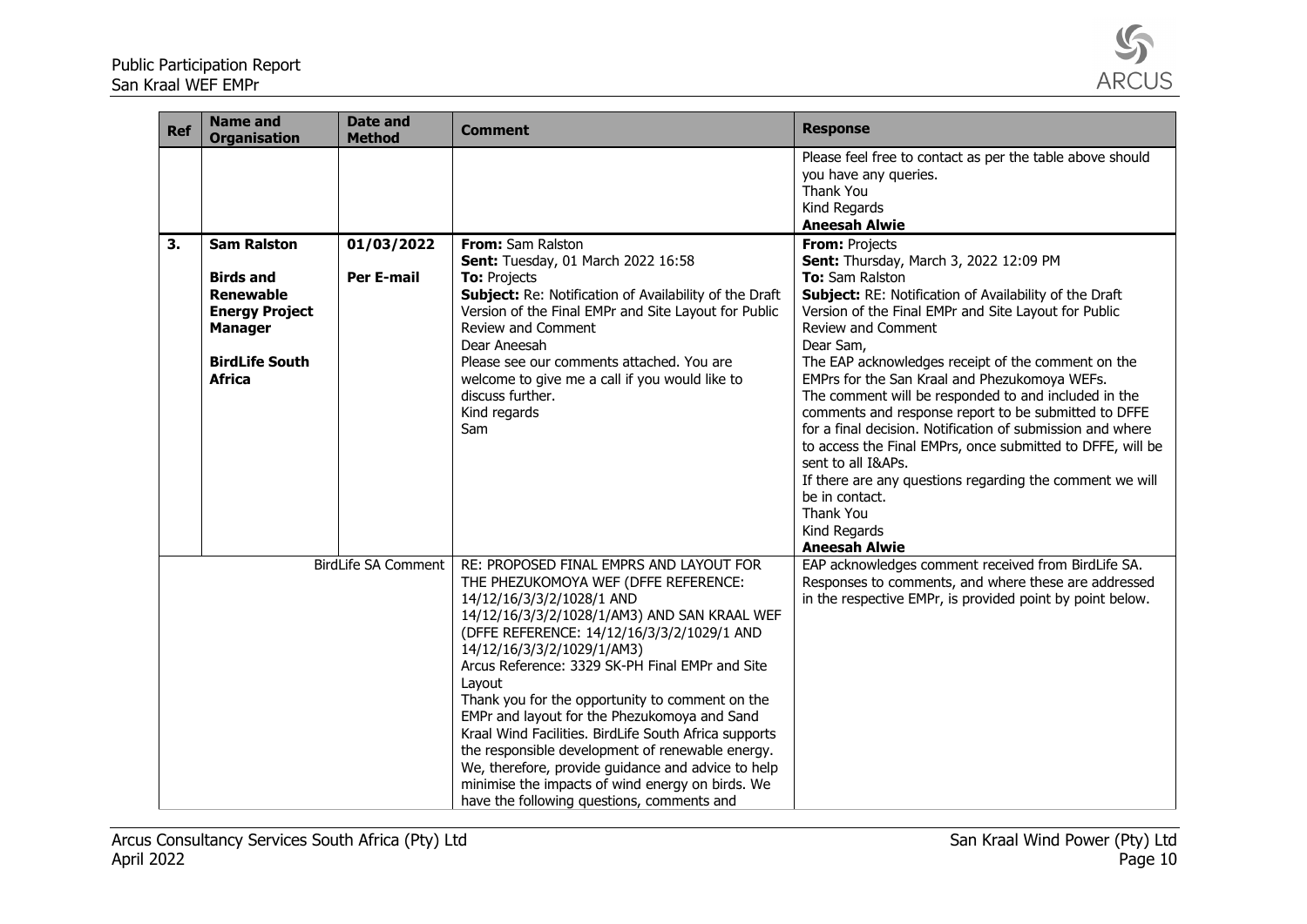

| <b>Ref</b> | <b>Name and</b><br><b>Organisation</b> | <b>Date and</b><br><b>Method</b> | <b>Comment</b>                                                                                                                                                                                                                                                                                                                                                                                                                                                                                                                                                                                                                                                                                                                    | <b>Response</b>                                                                                                                                                                                                                                                                                                                                                                                                             |
|------------|----------------------------------------|----------------------------------|-----------------------------------------------------------------------------------------------------------------------------------------------------------------------------------------------------------------------------------------------------------------------------------------------------------------------------------------------------------------------------------------------------------------------------------------------------------------------------------------------------------------------------------------------------------------------------------------------------------------------------------------------------------------------------------------------------------------------------------|-----------------------------------------------------------------------------------------------------------------------------------------------------------------------------------------------------------------------------------------------------------------------------------------------------------------------------------------------------------------------------------------------------------------------------|
|            |                                        |                                  | suggestions.                                                                                                                                                                                                                                                                                                                                                                                                                                                                                                                                                                                                                                                                                                                      |                                                                                                                                                                                                                                                                                                                                                                                                                             |
|            |                                        |                                  | Our knowledge about impacts and mitigation<br>1.<br>options for Verreaux's Eagle has improved since<br>the environmental impact assessments were<br>completed. We are, therefore, concerned that<br>the risk of Verreaux's Eagle collisions may be<br>more significant than initially predicted.                                                                                                                                                                                                                                                                                                                                                                                                                                  | Point noted, no EAP response required.                                                                                                                                                                                                                                                                                                                                                                                      |
|            |                                        |                                  | We appreciate the applicant's commitment to<br>2.<br>avoid placing turbines within 3.4 km of the<br>nests. However, in the absence of further steps<br>to minimise impacts by adjusting the wind farm<br>layout, operational-phase mitigation (e.g.<br>shutdown-on-demand or curtailment) will be<br>necessary to minimise the risk of fatalities of<br>threatened species (e.g. Verreaux's Eagle).<br>We, therefore, support the avifaunal specialist's<br>3.<br>recommendation (in the Avifaunal Walkthrough<br>reports) that turbines within 5.2km of the nests<br>be subject to "proactive mitigation" (although<br>the Verreaux's Eagle Risk Assessment model<br>would be a better tool to pin-point the risky<br>turbines). | The 3.4 km are turbine no-go buffers to mitigate against<br>turbine collisions, however other infrastructure is allowed,<br>see Figure 2 and 3 in the EMPr.<br>Pro-active mitigation recommended by the avifauna was<br>included in the EMPr under Section 2.1.3. In the Final<br>EMPr (Arcus, April 2022) the recommendation has been<br>included as a required mitigation measure under Section 8<br>of the EMPr as well. |
|            |                                        |                                  | While the avifaunal specialist's recommendation<br>4.<br>to proactively implement mitigation at specific<br>turbines is reflected in sections 2.1.3 of the<br>EMPrs, the relevant later sections of the EMPr<br>(e.g. Table 9-1) have not been updated.<br>Instead, the EMPr suggests that mitigation will<br>be necessary only if collision rates indicate<br>mortality exceed (as yet undetermined)<br>thresholds. This is not proactive or<br>precautionary, and there is a risk that the<br>specialists revised recommendations will be<br>overlooked during implementation and audits.                                                                                                                                       |                                                                                                                                                                                                                                                                                                                                                                                                                             |
|            |                                        |                                  | We are also concerned that impact<br>5.<br>management outcomes and actions in EMPr<br>(specifically related to impacts on birds) have                                                                                                                                                                                                                                                                                                                                                                                                                                                                                                                                                                                             | The Avifauna Management Plan included in the Final EMPr<br>which was made available for comment has been revisited<br>to be more detailed and specific for implementation during                                                                                                                                                                                                                                            |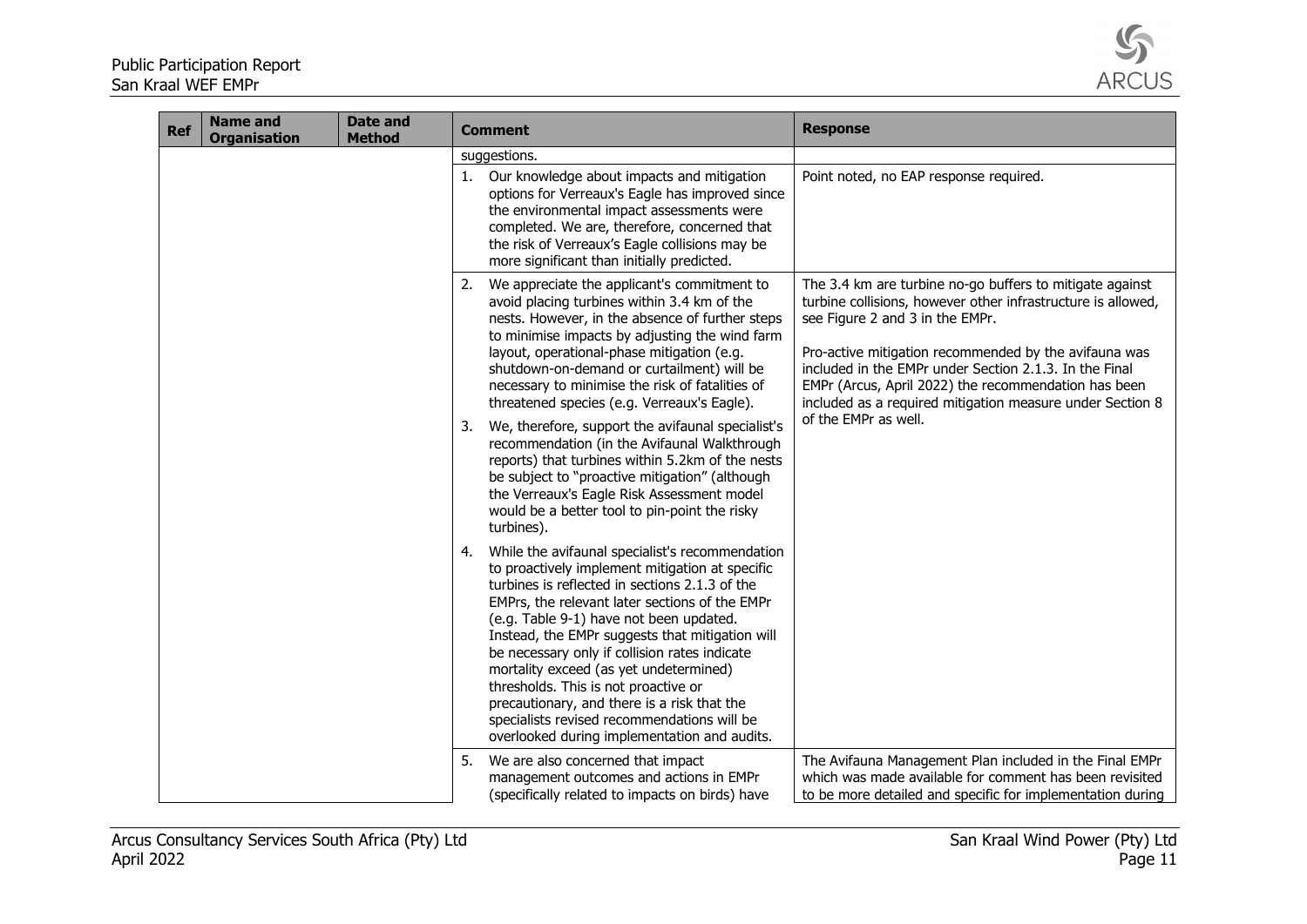

| The impact management outcomes and actions in EMPr<br>outlined more clearly and linked to a desired and specific<br>outcome to avoid delay the implementation of mitigation |
|-----------------------------------------------------------------------------------------------------------------------------------------------------------------------------|
|                                                                                                                                                                             |
|                                                                                                                                                                             |
|                                                                                                                                                                             |
|                                                                                                                                                                             |
|                                                                                                                                                                             |
|                                                                                                                                                                             |
|                                                                                                                                                                             |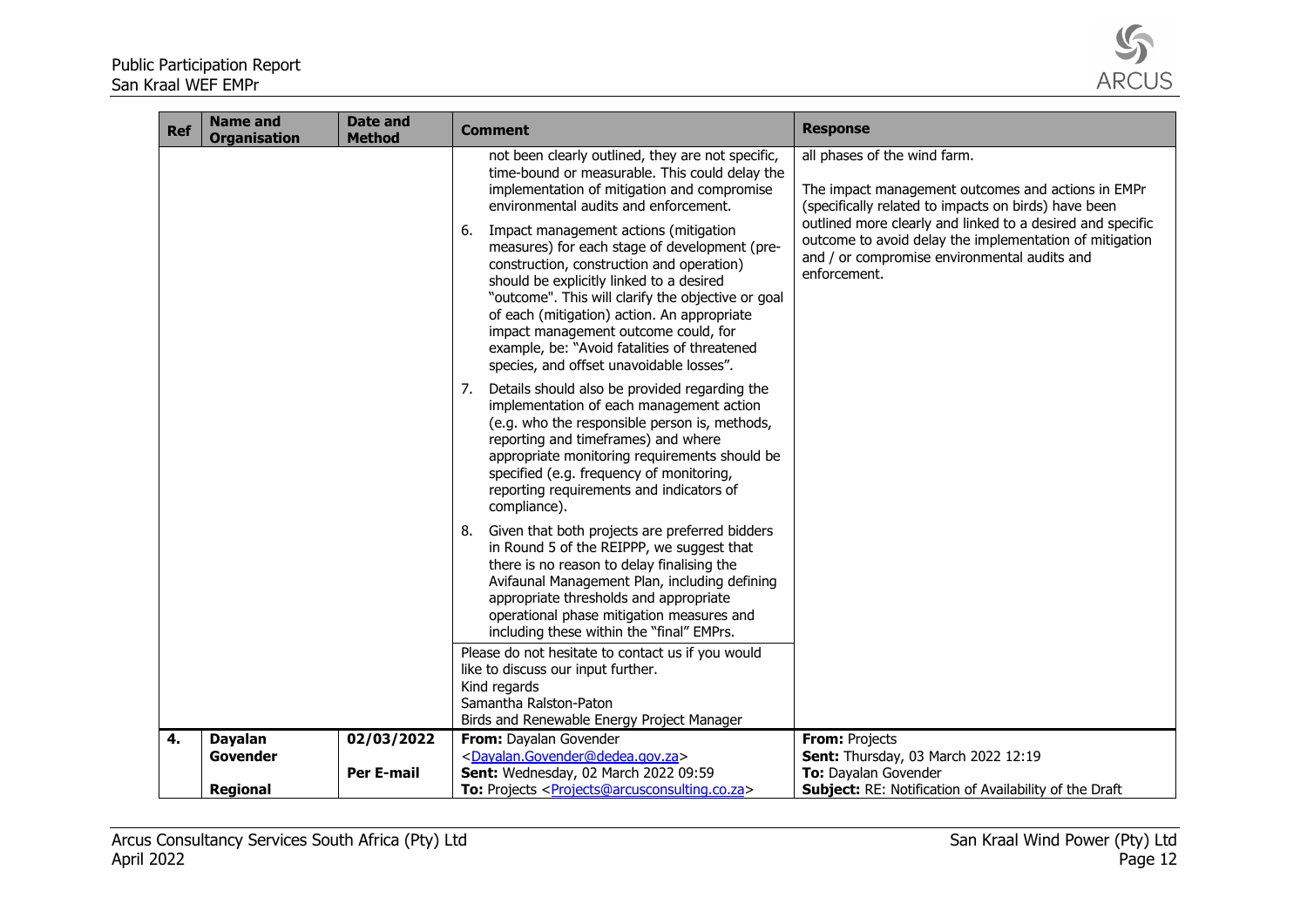Public Participation Report San Kraal WEF EMPr



| <b>Ref</b> | <b>Name and</b><br><b>Organisation</b>                                                                                               | <b>Date and</b><br><b>Method</b> | <b>Comment</b>                                                                                                                                                                                                | <b>Response</b>                     |                                                                                                                                                                                                                                                                                                                                                   |                                     |
|------------|--------------------------------------------------------------------------------------------------------------------------------------|----------------------------------|---------------------------------------------------------------------------------------------------------------------------------------------------------------------------------------------------------------|-------------------------------------|---------------------------------------------------------------------------------------------------------------------------------------------------------------------------------------------------------------------------------------------------------------------------------------------------------------------------------------------------|-------------------------------------|
|            | <b>Manager:</b><br><b>Environmental</b><br><b>Affairs</b><br><b>Sarah</b><br><b>Baartman/Nelso</b><br>n Mandela Bay<br><b>Region</b> |                                  | Subject: FW: Notification of Availability of the Draft<br>Version of the Final EMPr and Site Layout for Public<br>Review and Comment<br>Morning<br>Where are these facilities in the Eastern Cape.<br>Regards | Review and Comment<br>Dear Dayalan, | Version of the Final EMPr and Site Layout for Public<br>Thank you for your e-mail. The facilities borders the<br>Eastern Cape Province. Please find attached a KMZ of each<br>facility, as well as a site locality map of each facility which<br>are included in the EMPrs available for public review and<br>comment at the following locations: |                                     |
|            |                                                                                                                                      |                                  | <b>Dayalan Jeff Govender</b><br><b>Regional Manager: Environmental Affairs</b>                                                                                                                                | <b>Location</b>                     | <b>Physical Address</b>                                                                                                                                                                                                                                                                                                                           | <b>Contact</b><br>person            |
|            |                                                                                                                                      |                                  | Sarah Baartman/Nelson Mandela Bay Region                                                                                                                                                                      |                                     | <b>Electronic Copy Location</b>                                                                                                                                                                                                                                                                                                                   |                                     |
|            |                                                                                                                                      |                                  |                                                                                                                                                                                                               | <b>Arcus</b><br>Website             | https://arcusconsulting.c<br>o.za/projects/sk-ph-wefs-<br>final-empr-and-site-<br>layout-eastern-and-<br>northern-cape-province/                                                                                                                                                                                                                  | Aneesah<br>Alwie   021<br>412 1529  |
|            |                                                                                                                                      |                                  |                                                                                                                                                                                                               | <b>Hard Copy Location</b>           |                                                                                                                                                                                                                                                                                                                                                   |                                     |
|            |                                                                                                                                      |                                  |                                                                                                                                                                                                               | <b>Noupoort</b><br><b>Library</b>   | 4 Shaw Street, Noupoort,<br>5950                                                                                                                                                                                                                                                                                                                  |                                     |
|            |                                                                                                                                      |                                  |                                                                                                                                                                                                               | <b>Trading</b><br><b>Hours</b>      | Monday - Friday: 10h00<br>$-16h30$<br>Closed during lunch time:<br>$13h00 - 13h45$                                                                                                                                                                                                                                                                | Martha Van<br>Eyk   084<br>243 1609 |
|            |                                                                                                                                      |                                  |                                                                                                                                                                                                               |                                     | Kindly take note of COVID-19 Protocols: No Mask                                                                                                                                                                                                                                                                                                   |                                     |
|            |                                                                                                                                      |                                  |                                                                                                                                                                                                               |                                     | $=$ No Entry   Please sanitize before and after use                                                                                                                                                                                                                                                                                               |                                     |
|            |                                                                                                                                      |                                  |                                                                                                                                                                                                               | of the reports                      |                                                                                                                                                                                                                                                                                                                                                   |                                     |
|            |                                                                                                                                      |                                  |                                                                                                                                                                                                               |                                     | With reference to this public participation process, please                                                                                                                                                                                                                                                                                       |                                     |
|            |                                                                                                                                      |                                  |                                                                                                                                                                                                               |                                     | send your comments / queries / questions on the Final Site<br>Layout and EMPr of the Phezukomoya and San Kraal WEFs                                                                                                                                                                                                                               |                                     |
|            |                                                                                                                                      |                                  |                                                                                                                                                                                                               |                                     | in writing on or before the 24 March 2022 to the below                                                                                                                                                                                                                                                                                            |                                     |
|            |                                                                                                                                      |                                  |                                                                                                                                                                                                               | address:                            |                                                                                                                                                                                                                                                                                                                                                   |                                     |
|            |                                                                                                                                      |                                  |                                                                                                                                                                                                               |                                     | Arcus Consultancy Services South Africa (Pty) Ltd                                                                                                                                                                                                                                                                                                 |                                     |
|            |                                                                                                                                      |                                  |                                                                                                                                                                                                               |                                     | Arcus Reference: 3329 SK-PH Final EMPr and Site                                                                                                                                                                                                                                                                                                   |                                     |
|            |                                                                                                                                      |                                  |                                                                                                                                                                                                               | Layout                              |                                                                                                                                                                                                                                                                                                                                                   |                                     |
|            |                                                                                                                                      |                                  |                                                                                                                                                                                                               |                                     | <b>Contact Person/s: Aneesah Alwie</b>                                                                                                                                                                                                                                                                                                            |                                     |
|            |                                                                                                                                      |                                  |                                                                                                                                                                                                               |                                     | Via Email: projects@arcusconsulting.co.za<br>Via Post: 240 Main Road, 1st Floor Great Westerford,                                                                                                                                                                                                                                                 |                                     |
|            |                                                                                                                                      |                                  |                                                                                                                                                                                                               | Rondebosch, 7700                    |                                                                                                                                                                                                                                                                                                                                                   |                                     |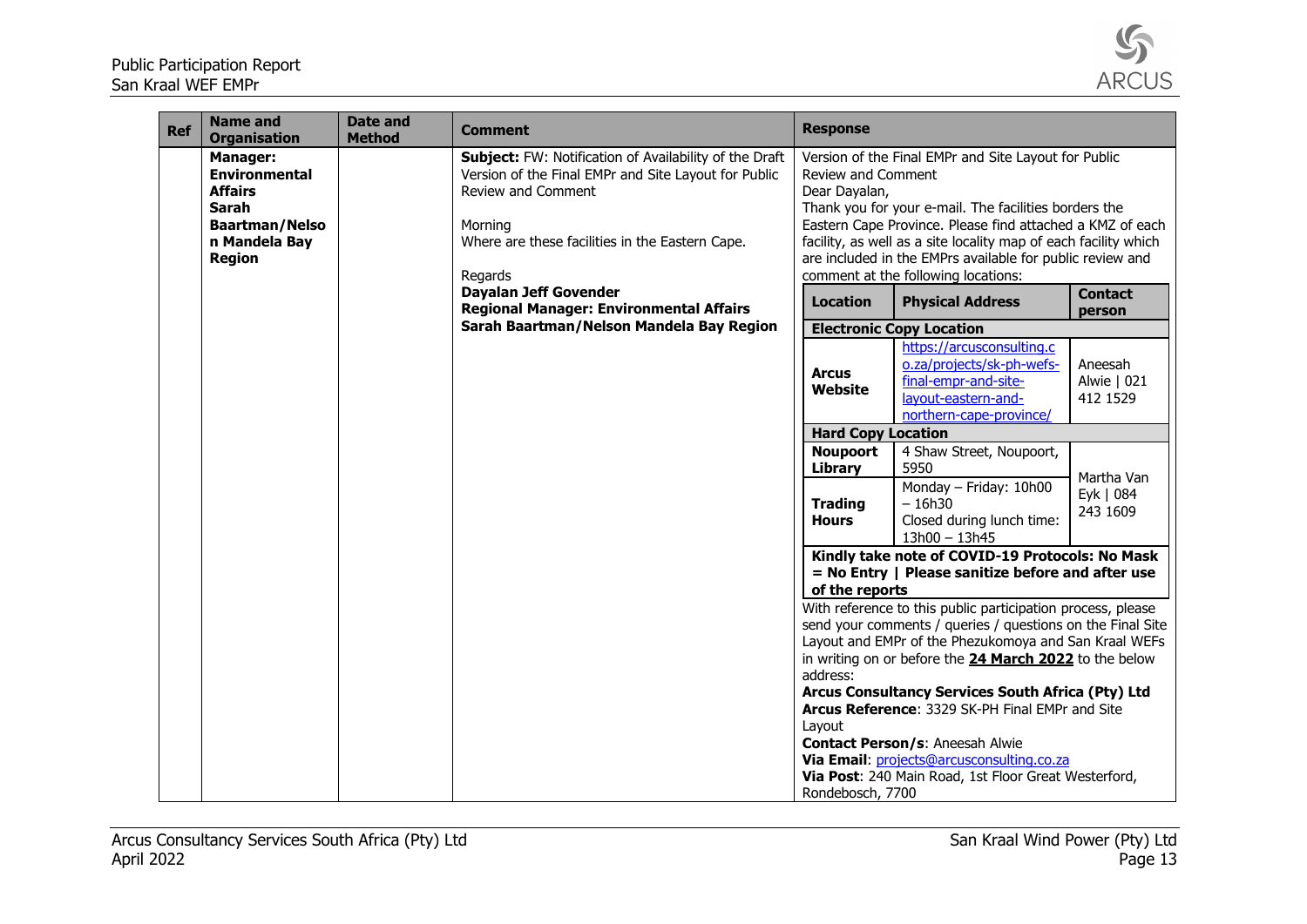

| <b>Ref</b> | <b>Name and</b><br><b>Organisation</b>                                                                                                                                  | <b>Date and</b><br><b>Method</b> | <b>Comment</b>                                                                                                                                                                                                                                                                                                                                                                                                                            | <b>Response</b>                                                                                                                                                                                                                                                                                                                                                                                                                                                                                                                                                                                                                                               |
|------------|-------------------------------------------------------------------------------------------------------------------------------------------------------------------------|----------------------------------|-------------------------------------------------------------------------------------------------------------------------------------------------------------------------------------------------------------------------------------------------------------------------------------------------------------------------------------------------------------------------------------------------------------------------------------------|---------------------------------------------------------------------------------------------------------------------------------------------------------------------------------------------------------------------------------------------------------------------------------------------------------------------------------------------------------------------------------------------------------------------------------------------------------------------------------------------------------------------------------------------------------------------------------------------------------------------------------------------------------------|
|            |                                                                                                                                                                         |                                  |                                                                                                                                                                                                                                                                                                                                                                                                                                           | Via Telephone: +27 21 412 1529<br>Following the 30-day public participation, the EMPr<br>including the Final Site Layout, will be submitted to the<br>Department of Forestry, Fisheries and the Environment for<br>approval prior to commencement of an activity.<br>Please feel free to contact as per the table above should<br>you have any queries.<br>Thank You<br>Kind Regards<br><b>Aneesah Alwie</b><br>Environmental Consultant, South Africa                                                                                                                                                                                                        |
| 4.1        | <b>Dayalan</b><br>Govender<br>Regional<br><b>Manager:</b><br><b>Environmental</b><br><b>Affairs</b><br>Sarah<br><b>Baartman/Nelso</b><br>n Mandela Bay<br><b>Region</b> | 03/03/2022<br><b>Per E-mail</b>  | From: Dayalan Govender<br>Sent: Thursday, March 3, 2022 12:28 PM<br>To: ERM Arcus Projects<br>Subject: RE: Notification of Availability of the Draft<br>Version of the Final EMPr and Site Layout for Public<br><b>Review and Comment</b><br>Aneesah Alwie<br>These sites are outside my region.<br>Regards<br><b>Dayalan Jeff Govender</b><br><b>Regional Manager: Environmental Affairs</b><br>Sarah Baartman/Nelson Mandela Bay Region | From: ERM Arcus Projects<br>Sent: Tuesday, March 22, 2022 3:19 PM<br>To: Dayalan Govender<br>Subject: RE: Notification of Availability of the Draft<br>Version of the Final EMPr and Site Layout for Public<br>Review and Comment<br>Dear Dayalan,<br>Thank you for the confirmation $-$ the notification was<br>shared via an internal communication to your offices. You<br>are not included as an I&AP for this application processes,<br>if you are interested in being included as a registered I&AP<br>for this development please let me know.<br>Your consideration and response is appreciated.<br>Thank You<br>Kind Regards<br><b>Aneesah Alwie</b> |
| 5.         | Lydia Kutu<br><b>DFFE</b><br><b>Integrated</b><br><b>Environmental</b><br><b>Authorisations:</b><br><b>Priority</b><br><b>Infrastructure</b><br><b>Developments</b>     | 03/03/2022<br><b>Per E-mail</b>  | From: Lydia Kutu<br>Sent: Thursday, 03 March 2022 11:39<br>To: Ashlin Bodasing; Sheldon Vandrey; D. Moleko;<br>Gerry Pienaar<br>Cc: Azrah Essop; EIAadmin; Salome Mambane<br>Subject: 14/12/16/3/3/2/1028/1/MP1 &<br>1029/1/MP1<br>Good day.<br>Please find herein the attached letters for the above<br>mentioned.<br>I hope you find all in order.<br>Thank you                                                                         | e-mail received and acknowledged by the EAP.<br>Responses to the comments provided by the DFFE has<br>been adequately responded to and sections of the EMPr<br>has been referenced.                                                                                                                                                                                                                                                                                                                                                                                                                                                                           |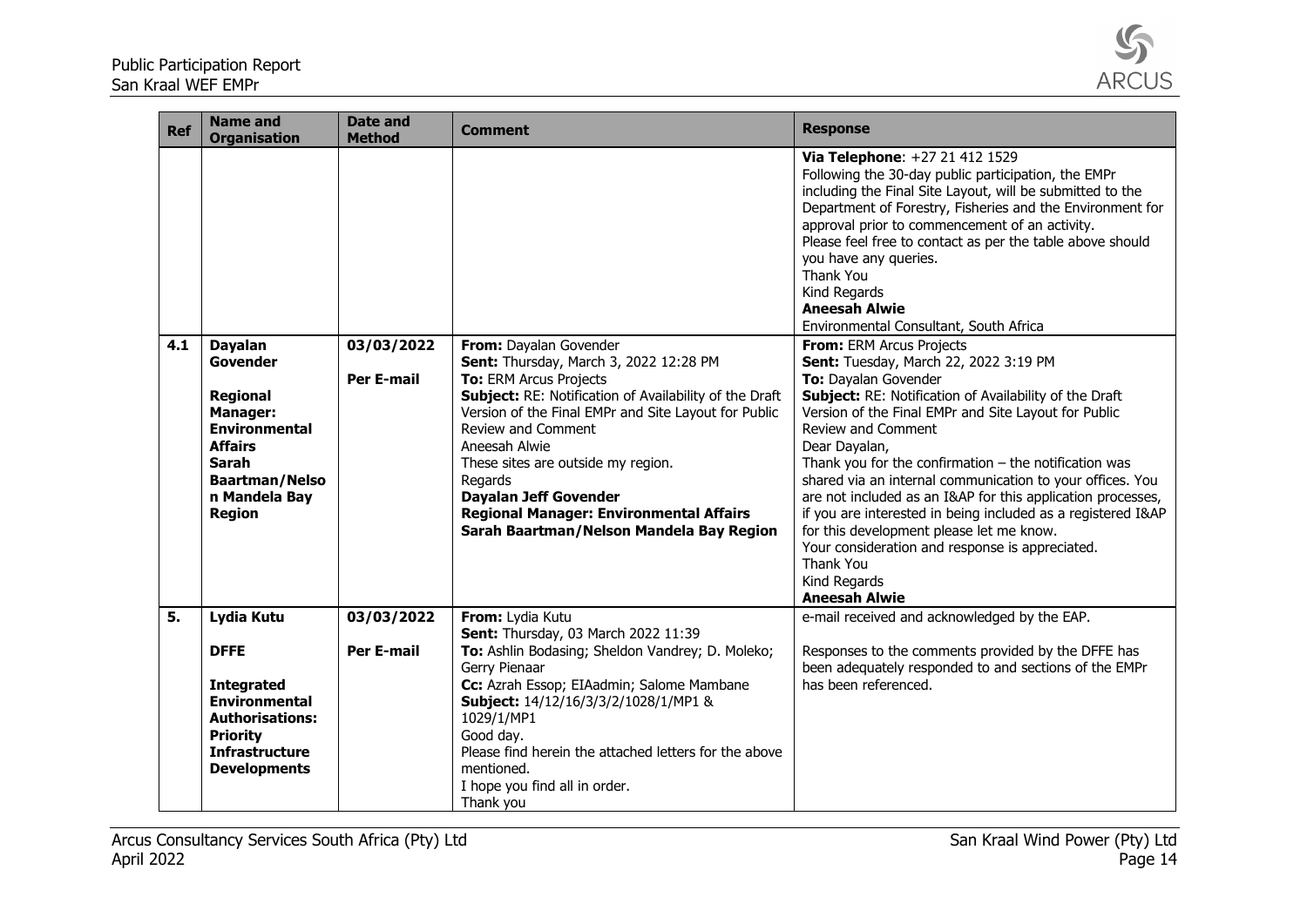

| <b>Ref</b> | <b>Name and</b><br><b>Organisation</b>  | <b>Date and</b><br><b>Method</b> | <b>Comment</b>              |                                                                                                                                                                                                                                                                                                                                                                                                                                                                                                                                                                                                                                                                                                                                                                                    | <b>Response</b>                                                                                                                                                                                                                                                                       |                                                                                                                                 |
|------------|-----------------------------------------|----------------------------------|-----------------------------|------------------------------------------------------------------------------------------------------------------------------------------------------------------------------------------------------------------------------------------------------------------------------------------------------------------------------------------------------------------------------------------------------------------------------------------------------------------------------------------------------------------------------------------------------------------------------------------------------------------------------------------------------------------------------------------------------------------------------------------------------------------------------------|---------------------------------------------------------------------------------------------------------------------------------------------------------------------------------------------------------------------------------------------------------------------------------------|---------------------------------------------------------------------------------------------------------------------------------|
|            |                                         |                                  | Kind Regards,<br>Lydia Kutu | Integrated Environmental Authorisations:<br>Priority Infrastructure Developments                                                                                                                                                                                                                                                                                                                                                                                                                                                                                                                                                                                                                                                                                                   |                                                                                                                                                                                                                                                                                       |                                                                                                                                 |
|            | DFFE Comment on the San Kraal WEF Final | <b>EMPr</b>                      | No.                         | <b>Comment from DFFE</b>                                                                                                                                                                                                                                                                                                                                                                                                                                                                                                                                                                                                                                                                                                                                                           | <b>EAP Response</b>                                                                                                                                                                                                                                                                   | <b>Section in Final EMPr</b>                                                                                                    |
|            |                                         |                                  |                             | COMMENTS ON THE ENVIRONMENTAL MANAGEMENT PROGRAMME (EMPR) AND LAYOUT PLAN TO COMPLY<br>WITH CONDITIONS 17 AND 18 OF THE ENVIRONMENTAL AUTHORISATION DATED 26 OCTOBER 2021 FOR<br>THE 217MW SAN KRAAL WIND ENERGY FACILITY (WEF) AND ASSOCIATED 132KV GRID CONNECTION<br>TRANSMISSION POWER LINE IN THE UMSOBOMVU LOCAL MUNICIPALITY IN THE NORTHERN CAPE PROVINCE<br>AND THE INXUBA YETHEMBA LOCAL MUNICIPALITY IN THE EASTERN CAPE PROVINCE.<br>The Environmental Authorisation (EA) for the above-mentioned project dated 26 October 2021 (as amended),<br>the draft Environmental Management Programme (EMPr) and Layout Plan dated February 2022 and received by<br>the Department on 21 February 2022, and the acknowledgement of receipt thereof on 22 February 2022, refer. |                                                                                                                                                                                                                                                                                       |                                                                                                                                 |
|            |                                         |                                  | (a)                         | <b>EMPr Report</b>                                                                                                                                                                                                                                                                                                                                                                                                                                                                                                                                                                                                                                                                                                                                                                 |                                                                                                                                                                                                                                                                                       |                                                                                                                                 |
|            |                                         |                                  | (i)                         | Please ensure that the final Layout Plan<br>and final EMPr adequately addresses and<br>complies with all the relevant conditions of<br>the authorised EA as amended (including<br>any conditions relating to the EMPr and<br>layout plan in subsequent amendments),<br>as well as recommendations from<br>specialists.                                                                                                                                                                                                                                                                                                                                                                                                                                                             | The final layout plan and<br>EMPr adequately addresses<br>and complies with the<br>conditions of the EA as<br>amended.<br>A section is included in the<br>EMPr to show where and<br>how the conditions of the EA<br>has been addressed in the<br>Final Layout Plan and Final<br>EMPr. | Volume I: Section 4:<br>Compliance with the EA                                                                                  |
|            |                                         |                                  | (ii)                        | Please ensure that all mitigation<br>recommendations are in line with<br>applicable and most recent guidelines (for<br>e.g. birds and bats).                                                                                                                                                                                                                                                                                                                                                                                                                                                                                                                                                                                                                                       | The mitigation<br>recommendations included in<br>the final EMPr are in line with<br>applicable quidelines. The<br>EMPr also advises that<br>monitoring must be<br>'according to the applicable                                                                                        | Volume I: Section 9:<br>Operational Phase Mitigation<br>Measures<br>As applicable in management<br>plans - Volume I: Section 12 |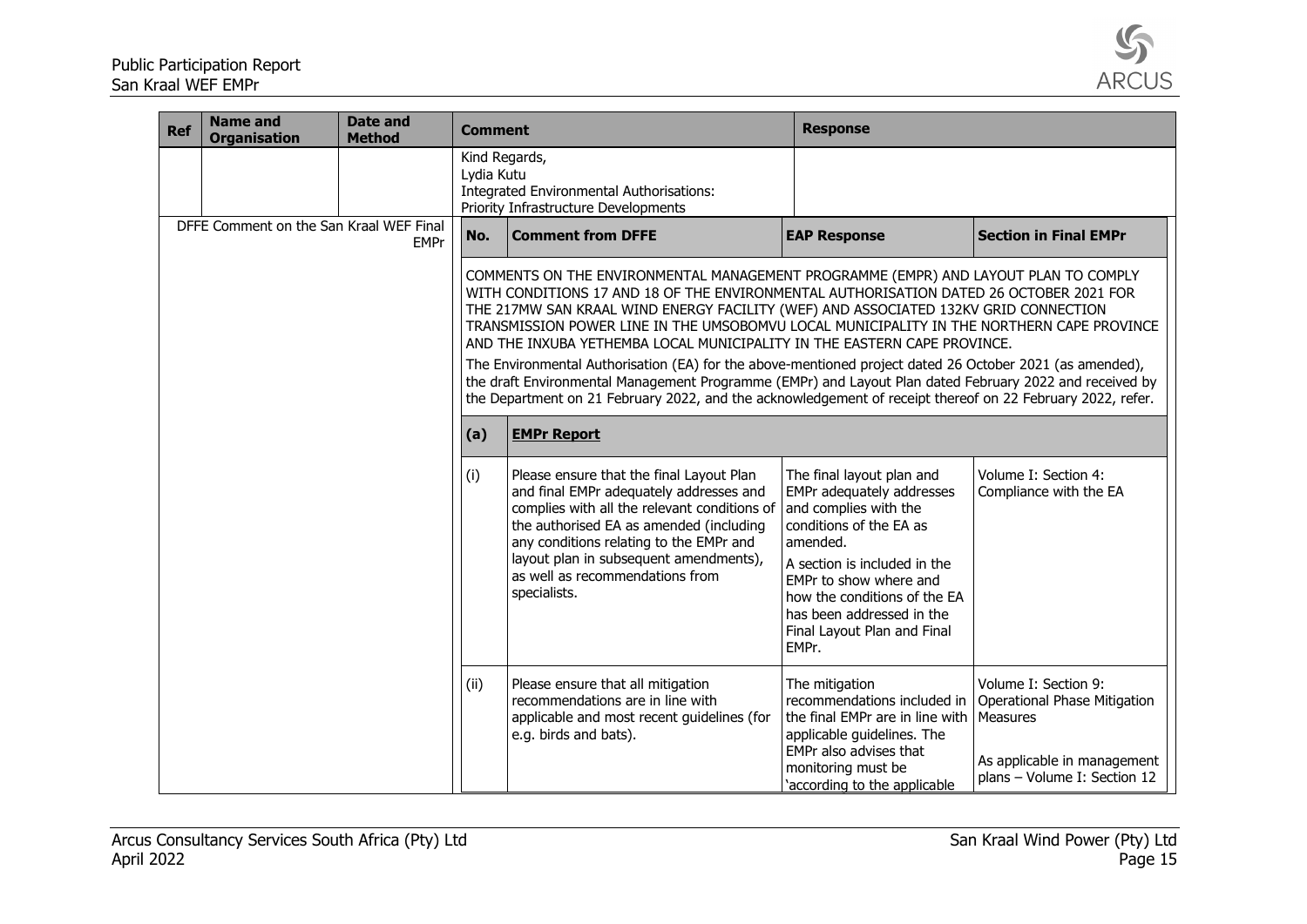

| <b>Ref</b> | <b>Name and</b><br><b>Organisation</b> | <b>Date and</b><br><b>Method</b> | <b>Comment</b> |                                                                                                                                                                                                                                                                                                                                                                                                                                | <b>Response</b>                                                                                                                                                                                                                                                                                                                                                                                                                                                 |                                                                                                                                                                                                 |
|------------|----------------------------------------|----------------------------------|----------------|--------------------------------------------------------------------------------------------------------------------------------------------------------------------------------------------------------------------------------------------------------------------------------------------------------------------------------------------------------------------------------------------------------------------------------|-----------------------------------------------------------------------------------------------------------------------------------------------------------------------------------------------------------------------------------------------------------------------------------------------------------------------------------------------------------------------------------------------------------------------------------------------------------------|-------------------------------------------------------------------------------------------------------------------------------------------------------------------------------------------------|
|            |                                        |                                  |                |                                                                                                                                                                                                                                                                                                                                                                                                                                | bird and bat guidelines at the<br>time of commercial<br>operations'.                                                                                                                                                                                                                                                                                                                                                                                            | $-23.$                                                                                                                                                                                          |
|            |                                        |                                  | (iii)          | Kindly ensure that the EMPr complies with<br>the content of the EMPr in terms of<br>Appendix 4 of the Environmental Impact<br>Assessment Regulations, 2014, as<br>amended.                                                                                                                                                                                                                                                     | The Final EMPr was produced<br>in accordance with Section<br>24N of the Act and the<br>content of the EMPr is in<br>accordance with the<br>requirements in terms of<br>Appendix 4 of the<br><b>Environmental Impact</b><br>Assessment Regulations,<br>2014, as amended.                                                                                                                                                                                         | Volume I: Section 1.2.1:<br>Compliance with Appendix 4<br>of the EIA Regulations                                                                                                                |
|            |                                        |                                  | (b)            | <b>Layout Map</b>                                                                                                                                                                                                                                                                                                                                                                                                              |                                                                                                                                                                                                                                                                                                                                                                                                                                                                 |                                                                                                                                                                                                 |
|            |                                        |                                  | (i)            | Please motivate for/confirm that the<br>following turbines on the sensitivity map<br>included in Figure 4 of Appendix A are<br>indeed outside the below mentioned<br>sensitive zones:<br>• Turbine SK14 is close to the bat no go<br>area.<br>• Turbine SK09 is close to the avifaunal<br>buffer and the Bat no go area.<br>• SK23 and SK01 are close to the avifaunal<br>buffer<br>· SK13 is close to the heritage no go area | The EAP, in correspondence<br>with the bird, bat and<br>heritage specialists confirm<br>that Turbines SK01, SK09,<br>SK13, SK14 and SK23 are<br>outside of the turbine-free no<br>go areas. These turbines<br>seem to be encroaching due<br>to the symbol used and<br>resolution of the Figures. The<br>specialists also confirmed<br>during further<br>correspondence that no<br>turbine, including blade<br>lengths, overlaps with the<br>respective buffers. | Volume I: Appendix A: Figure<br>4<br>Volume I: Section 2.1: EMPr<br>Update<br>Volume I: Section $7 - 11$ :<br><b>Mitigation Measures</b><br>Volume II: Specialist<br><b>Walkthrough Reports</b> |
|            |                                        |                                  | (c)            | <b>Public Participation</b>                                                                                                                                                                                                                                                                                                                                                                                                    |                                                                                                                                                                                                                                                                                                                                                                                                                                                                 |                                                                                                                                                                                                 |
|            |                                        |                                  | (i)            | The Public Participation Process must be                                                                                                                                                                                                                                                                                                                                                                                       | The public participation was                                                                                                                                                                                                                                                                                                                                                                                                                                    | Volume III: Public                                                                                                                                                                              |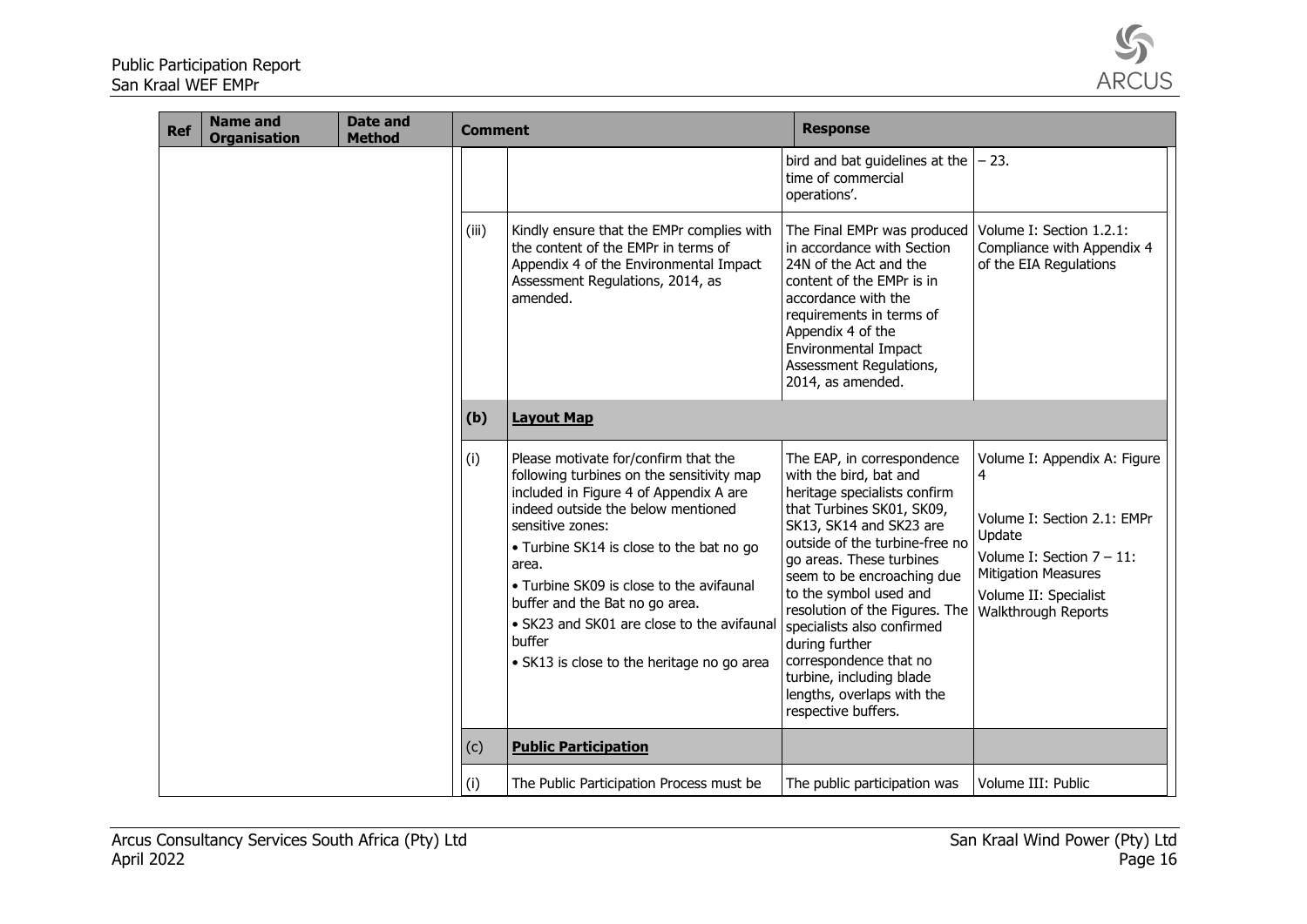

| <b>Ref</b> | <b>Name and</b><br><b>Organisation</b> | Date and<br><b>Method</b> | <b>Comment</b> |                                                                                                                                                                                                                                                                                                                                                          | <b>Response</b>                                                                                                                                                                                                                                                                                                                                                                                                                                                                                                                                                                                                                     |                                            |
|------------|----------------------------------------|---------------------------|----------------|----------------------------------------------------------------------------------------------------------------------------------------------------------------------------------------------------------------------------------------------------------------------------------------------------------------------------------------------------------|-------------------------------------------------------------------------------------------------------------------------------------------------------------------------------------------------------------------------------------------------------------------------------------------------------------------------------------------------------------------------------------------------------------------------------------------------------------------------------------------------------------------------------------------------------------------------------------------------------------------------------------|--------------------------------------------|
|            |                                        |                           |                | conducted in terms of the Public<br>Participation Plan approved on 15<br>February 2022.                                                                                                                                                                                                                                                                  | conducted according to the<br>approved PP Plan.                                                                                                                                                                                                                                                                                                                                                                                                                                                                                                                                                                                     | Participation Report                       |
|            |                                        |                           | (ii)           | Proof of correspondence with the various<br>stakeholders must be included in the final<br>EMPr. Should you be unable to obtain<br>comments, proof must be submitted to the included as appendices in the<br>Department of the attempts that were<br>made to obtain comments. Kindly ensure<br>that the contact details of I&APs are the<br>most current. | Proof of correspondence and<br>the most current available<br>contact details of I&APs are<br>PP report (Volume III) of the<br>Final EMPr.<br>To comply with the POPI Act,<br>2013 (POPI Act 4 of 2013):<br>. The contact details, e-mail<br>address and postal address<br>of the public on the I&AP<br>database will not be made<br>available when uploaded to<br>the Arcus website for<br>public, however this will be<br>made available to the<br>Department and to any<br>I&AP who may wish to<br>appeal; and<br>· The contact details, e-mail<br>address and postal address<br>of I&APs will be excluded<br>in the Comments and | Volume III: Public<br>Participation Report |
|            |                                        |                           |                |                                                                                                                                                                                                                                                                                                                                                          | Responses Trail and Public<br>Participation Documents.                                                                                                                                                                                                                                                                                                                                                                                                                                                                                                                                                                              |                                            |
|            |                                        |                           | (iii)          | Copies of comments received from<br>registered interested and affected parties<br>(I&APs) and organs of state, which have<br>jurisdiction in respect of the authorised<br>activity must be submitted to the<br>Department with the final EMPr.                                                                                                           | Copies of comments are<br>included as appendices in the Participation Report<br>PP report (Volume III) of the<br>Final EMPr.                                                                                                                                                                                                                                                                                                                                                                                                                                                                                                        | Volume III: Public                         |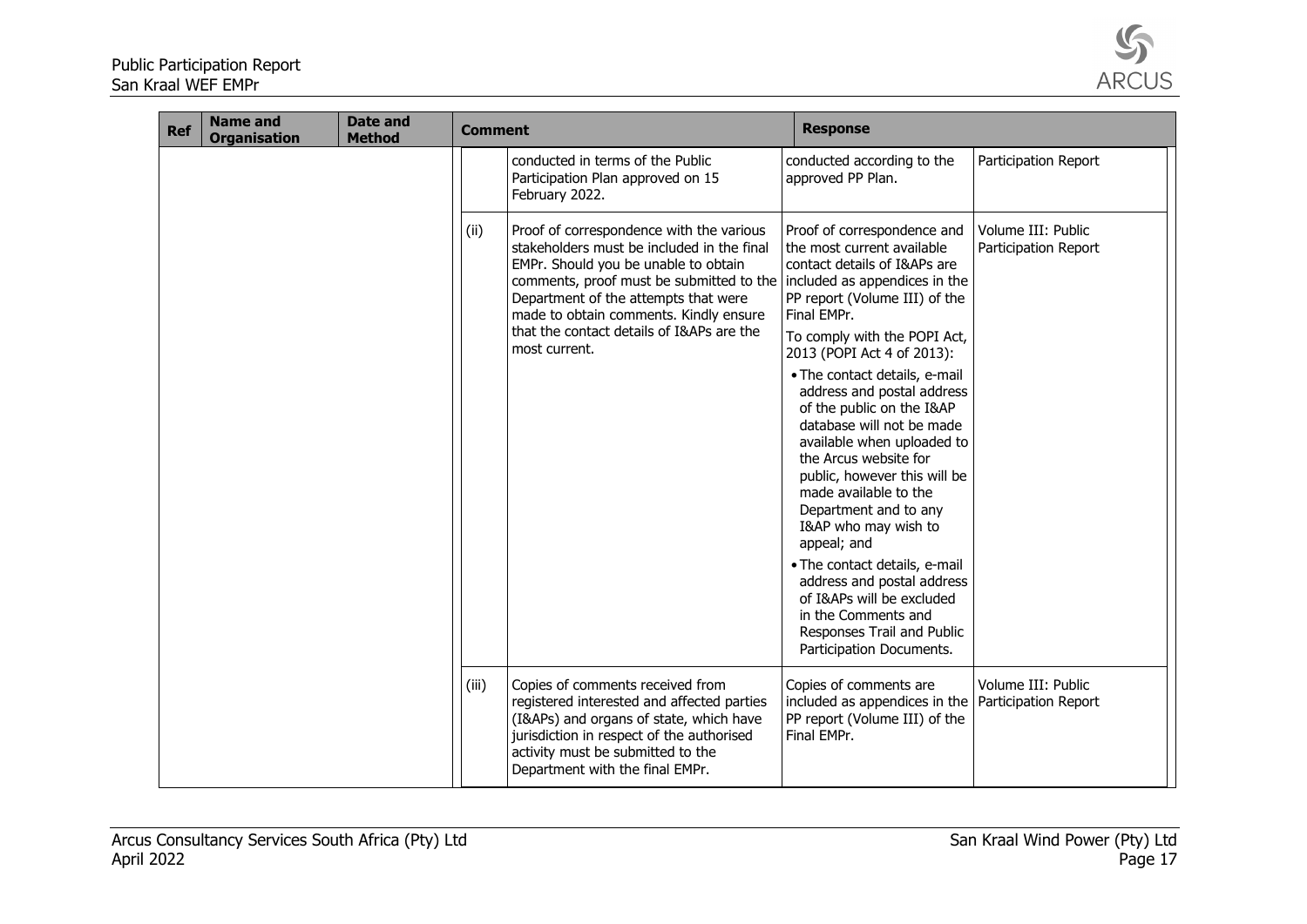

| <b>Ref</b> | <b>Name and</b><br><b>Organisation</b> | <b>Date and</b><br><b>Method</b> | <b>Comment</b> |                                                                                                                                                                                                                                                                                                                                                                                                                                                          | <b>Response</b>                                                                                                                                                                                                                                                                                                                                                              |                                                                    |
|------------|----------------------------------------|----------------------------------|----------------|----------------------------------------------------------------------------------------------------------------------------------------------------------------------------------------------------------------------------------------------------------------------------------------------------------------------------------------------------------------------------------------------------------------------------------------------------------|------------------------------------------------------------------------------------------------------------------------------------------------------------------------------------------------------------------------------------------------------------------------------------------------------------------------------------------------------------------------------|--------------------------------------------------------------------|
|            |                                        |                                  | (iv)           | Please ensure that all issues raised, and<br>comments received, on the revised draft<br>EMPr from registered I&APs and organs of<br>state which have jurisdiction in respect of<br>the activity (including this Department's<br>Biodiversity and Conservation section at<br>BCAdmin@dffe.gov.za) are adequately<br>addressed and included in the final EMPr.                                                                                             | Comments received and any<br>issues raised on the Final<br>EMPr has been adequately<br>addressed in the Final EMPr.                                                                                                                                                                                                                                                          | Volume I: Final EMPr<br>Volume III: Public<br>Participation Report |
|            |                                        |                                  | (v)            | Comments and responses must be<br>incorporated into a Comments and<br>Response (CRR) Report (in table format,<br>indicating the date of comment, format of<br>comment, name of organisation/I≈ the<br>comment received; and the response from<br>the EAP/Applicant/Specialist). Comments<br>from I&APs must not be split and arranged Final EMPr is provided.<br>into categories. Comments from each<br>submission must be responded to<br>individually. | A comments and responses<br>table (see Section 5 of the<br>Volume III: PP Report) has<br>been produced and<br>comments from I&APS are<br>addressed and sections<br>where this is reflected in the                                                                                                                                                                            | Volume III: Public<br>Participation Report                         |
|            |                                        |                                  | (vi)           | Please ensure that comments made by<br>I&APs are comprehensively captured and<br>responded to clearly and fully. Please note<br>that a response such as "noted" is not<br>regarded as an adequate response to an<br>I&AP's comments.                                                                                                                                                                                                                     | Comments received are<br>captured appropriately and<br>responded to in a clear and<br>concise manner by the EAP /<br>Specialist / Applicant.<br>Sections where any revisions<br>are made based on<br>comments received are also<br>provided in the responses.<br>Responses to comments are<br>provided in a table format<br>(see Section 5 of the Volume<br>III: PP Report). | Volume III: Public<br>Participation Report                         |
| 6.         | Zakiya                                 | 08/03/2022                       |                | From: Abrahams, Zakiya                                                                                                                                                                                                                                                                                                                                                                                                                                   | From: Aneesah Alwie                                                                                                                                                                                                                                                                                                                                                          |                                                                    |
|            | <b>Abrahams</b>                        | <b>Per E-mail</b>                |                | Sent: Tuesday, March 8, 2022 3:57 PM<br>To: Aneesah Alwie                                                                                                                                                                                                                                                                                                                                                                                                | Sent: Monday, March 14, 2022 4:04 PM<br>To: Abrahams, Zakiya                                                                                                                                                                                                                                                                                                                 |                                                                    |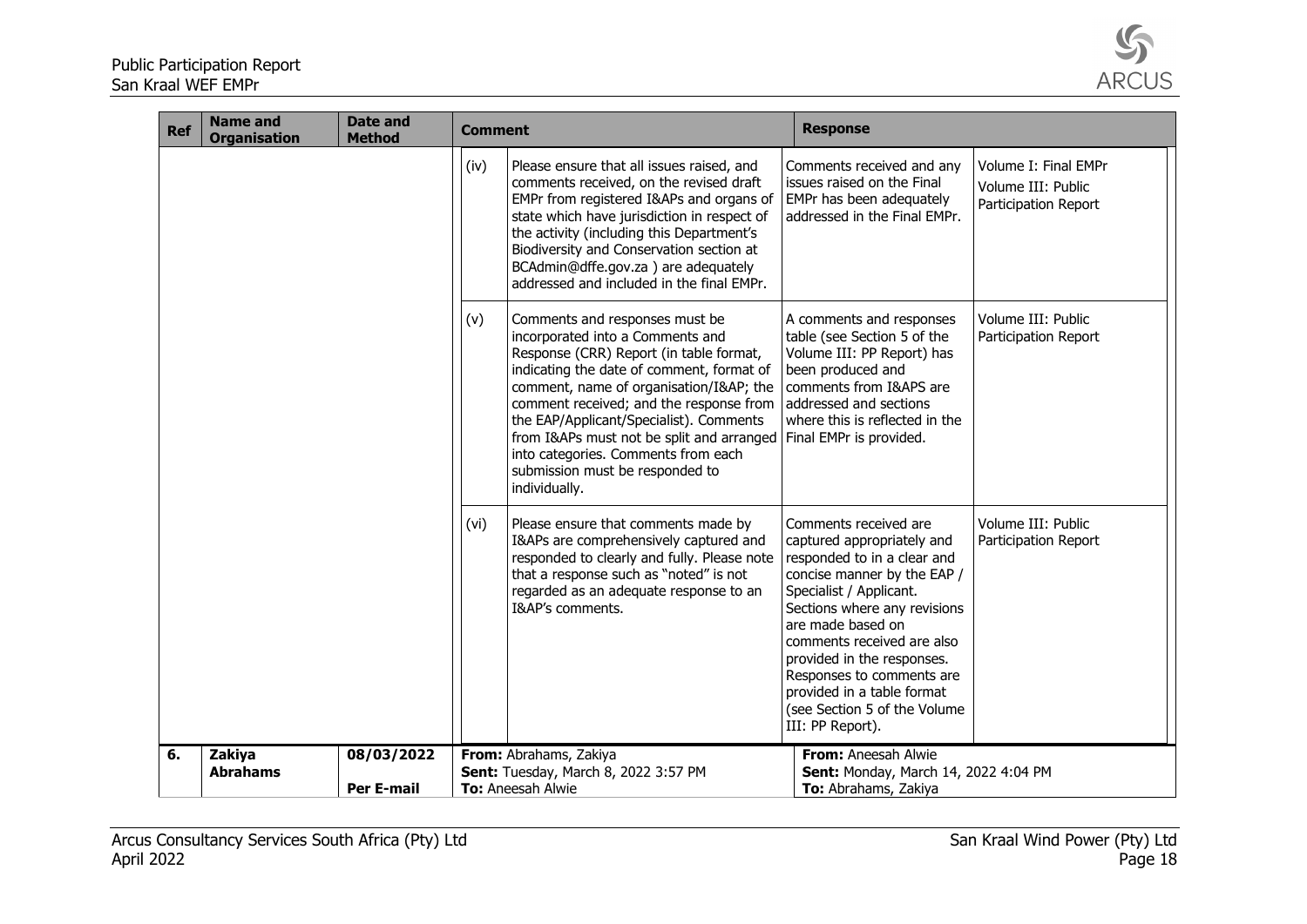

| <b>Ref</b> | <b>Name and</b><br><b>Organisation</b>                                          | <b>Date and</b><br><b>Method</b> | <b>Comment</b>                                                                                                                                                                                                                                                                                                                | <b>Response</b>                                                                                                                                                                                                                                                                                                                                                                                                                                                                                                                                                                                                                                                                                                                                                                                                                                                                                                                                                                                                                                                                                                                                                                                                                                                                                                                                                                                                                                                                                                                                                                                                                |
|------------|---------------------------------------------------------------------------------|----------------------------------|-------------------------------------------------------------------------------------------------------------------------------------------------------------------------------------------------------------------------------------------------------------------------------------------------------------------------------|--------------------------------------------------------------------------------------------------------------------------------------------------------------------------------------------------------------------------------------------------------------------------------------------------------------------------------------------------------------------------------------------------------------------------------------------------------------------------------------------------------------------------------------------------------------------------------------------------------------------------------------------------------------------------------------------------------------------------------------------------------------------------------------------------------------------------------------------------------------------------------------------------------------------------------------------------------------------------------------------------------------------------------------------------------------------------------------------------------------------------------------------------------------------------------------------------------------------------------------------------------------------------------------------------------------------------------------------------------------------------------------------------------------------------------------------------------------------------------------------------------------------------------------------------------------------------------------------------------------------------------|
|            | Project<br><b>Developer</b><br><b>WKN</b><br><b>Windcurrent SA</b><br>(Pty) Ltd |                                  | <b>Subject:</b> Wind project kmzs<br>Hi Aneesah,<br>I see Arcus is doing the Final EMPr and layouts for<br>EDF's Noupoort projects. Would it be possible to<br>please send the kmz's of the final layouts and<br>powerline routes for these two projects?<br>Thanks!<br>Kind regards,<br>Zakiya Abrahams<br>Project Developer | Subject: RE: Wind project kmzs<br>Afternoon Zakiya,<br>Apologies for the delayed response. Would it be possible<br>to please send a formal request to the project email<br>account. If your email could please specify Name and<br>Contact Details of the I&AP, Interest in the Project, and (if<br>the information as below is still required) a motivation for<br>the request to obtain the KMZ of the final layouts and<br>powerlines of the San Kraal and Phezukomoya WEFs.<br>Please send this to <b>projects@arcusconsulting.co.za</b><br>Please do not hesitate to contact me should you have any<br>questions or require assistance.<br>Thank You,<br>Regards<br>Aneesah Alwie<br>From: Aneesah Alwie<br>Sent: Thursday, March 24, 2022 10:52 AM<br>To: Abrahams, Zakiya<br>Subject: RE: Wind project kmzs<br>Hi Zakiya,<br>Resending an email sent on 14/03/2022. Would it be<br>possible to please send a formal request to the project<br>email account. If your email could please specify Name<br>and Contact Details of the I&AP, Interest in the Project,<br>and (if the information as below is still required) a<br>motivation for the request to obtain the KMZ of the final<br>layouts and powerlines of the San Kraal and Phezukomoya<br>WEFs.<br>Please send this to <b>projects@arcusconsulting.co.za</b><br>Please do not hesitate to contact me should you have any<br>questions or require assistance.<br>Thank You,<br>Regards<br>Aneesah Alwie<br>From: Aneesah Alwie<br>Sent: Thursday, March 24, 2022 4:43 PM<br>To: Abrahams, Zakiya<br>Cc: ERM Arcus Projects<br>Subject: RE: Wind project kmzs |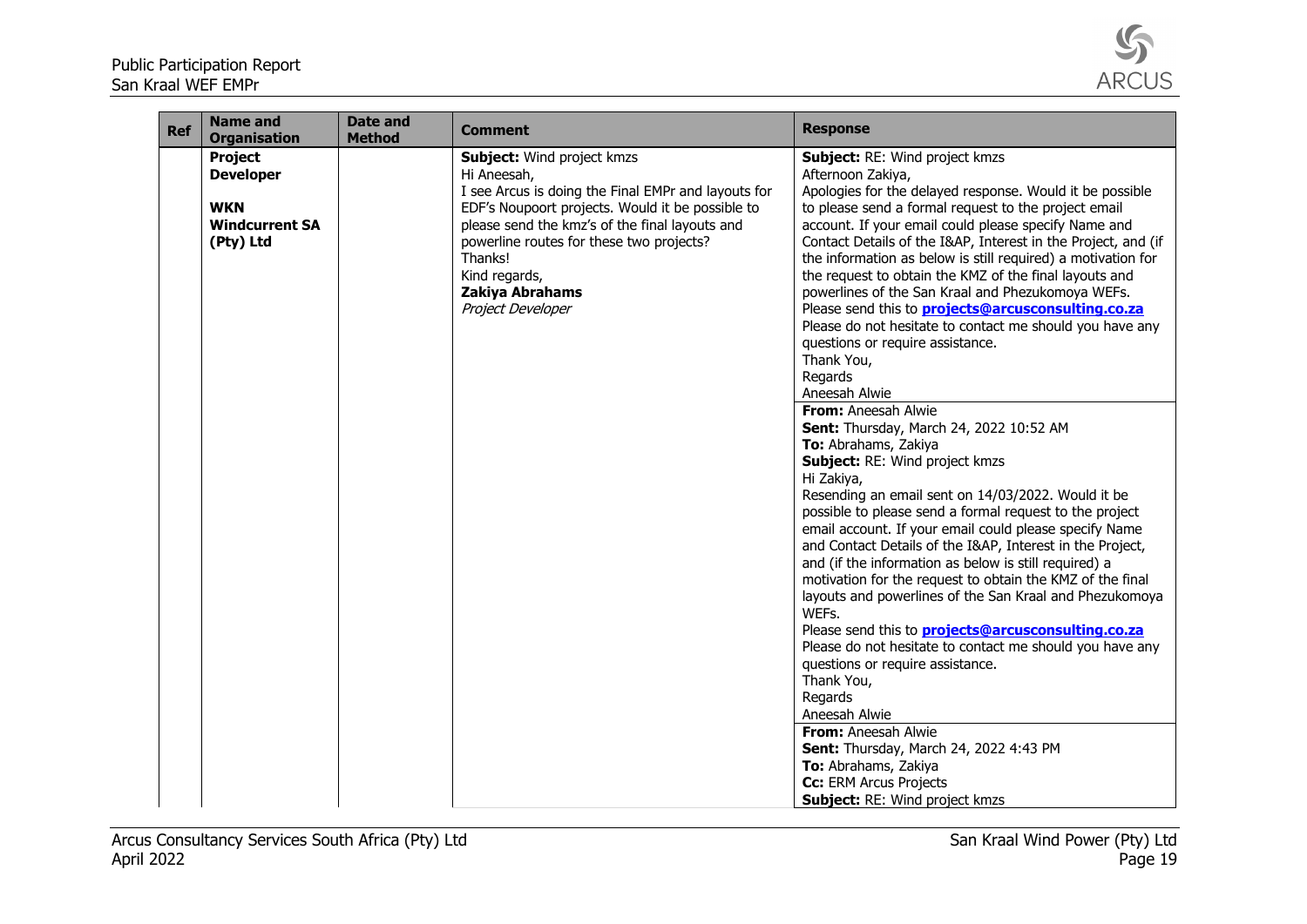

| <b>Ref</b> | <b>Name and</b><br><b>Organisation</b> | <b>Date and</b><br><b>Method</b> | <b>Comment</b>                                                   | <b>Response</b>                                                                                                                                                                                                                                                                                                                                                                                                                                                                                                                                                                                                                                                                                                                                                                                                                                                                                                                                                                                                                                                                                                                                                                                                                                                                                                                                                                                                                          |
|------------|----------------------------------------|----------------------------------|------------------------------------------------------------------|------------------------------------------------------------------------------------------------------------------------------------------------------------------------------------------------------------------------------------------------------------------------------------------------------------------------------------------------------------------------------------------------------------------------------------------------------------------------------------------------------------------------------------------------------------------------------------------------------------------------------------------------------------------------------------------------------------------------------------------------------------------------------------------------------------------------------------------------------------------------------------------------------------------------------------------------------------------------------------------------------------------------------------------------------------------------------------------------------------------------------------------------------------------------------------------------------------------------------------------------------------------------------------------------------------------------------------------------------------------------------------------------------------------------------------------|
|            |                                        |                                  |                                                                  | Dear Zakiya<br>Please note that a PDF of the respective WEF Final Layouts<br>are available for download from the Arcus website:<br>https://arcusconsulting.co.za/projects/sk-ph-wefs-final-<br>empr-and-site-layout-eastern-and-northern-cape-province/<br>and have also been attached to this e-mail. A response has<br>not been received to the below response and thus the<br>KMZ, which is not in the public domain cannot be<br>distributed at this stage. With reference to this public<br>participation process, please send your comments /<br>queries / questions on the Final Site Layout and EMPr of<br>the Phezukomoya and San Kraal WEFs in writing to the<br>below address:<br>Arcus Consultancy Services South Africa (Pty) Ltd<br>Arcus Reference: 3329 SK-PH Final EMPr and Site<br>Layout<br><b>Contact Person/s: Aneesah Alwie</b><br>Via Email: projects@arcusconsulting.co.za<br>Via Post: 240 Main Road, 1st Floor Great Westerford,<br>Rondebosch, 7700<br>Via Telephone: +27 21 412 1529<br>Following the 30-day public participation, the EMPr<br>including the Final Site Layout, will be submitted to the<br>Department of Forestry, Fisheries and the Environment for<br>approval prior to commencement of an activity.<br>Please feel free to contact as per the table above should<br>you have any queries.<br>Thank You<br>Kind Regards<br><b>Aneesah Alwie</b><br>Environmental Consultant, South Africa |
|            | Zakiya                                 | 06/04/2022                       | From: Abrahams, Zakiya                                           | From: ERM Arcus Projects                                                                                                                                                                                                                                                                                                                                                                                                                                                                                                                                                                                                                                                                                                                                                                                                                                                                                                                                                                                                                                                                                                                                                                                                                                                                                                                                                                                                                 |
|            | <b>Abrahams</b>                        | <b>Per E-mail</b>                | Sent: Wednesday, April 6, 2022 8:38 AM<br>To: ERM Arcus Projects | Sent: Thursday, April 14, 2022 12:01 PM<br>To: Abrahams, Zakiya                                                                                                                                                                                                                                                                                                                                                                                                                                                                                                                                                                                                                                                                                                                                                                                                                                                                                                                                                                                                                                                                                                                                                                                                                                                                                                                                                                          |
|            | <b>WKN</b>                             |                                  | Cc: Aneesah Alwie                                                | Subject: RE: San Kraal and Phezukomoya WEF kmzs                                                                                                                                                                                                                                                                                                                                                                                                                                                                                                                                                                                                                                                                                                                                                                                                                                                                                                                                                                                                                                                                                                                                                                                                                                                                                                                                                                                          |
|            | <b>WIndcurrent SA</b>                  |                                  | Subject: San Kraal and Phezukomoya WEF kmzs                      |                                                                                                                                                                                                                                                                                                                                                                                                                                                                                                                                                                                                                                                                                                                                                                                                                                                                                                                                                                                                                                                                                                                                                                                                                                                                                                                                                                                                                                          |
|            | (Pty) Ltd                              |                                  |                                                                  | Dear Zakiya,                                                                                                                                                                                                                                                                                                                                                                                                                                                                                                                                                                                                                                                                                                                                                                                                                                                                                                                                                                                                                                                                                                                                                                                                                                                                                                                                                                                                                             |
|            |                                        |                                  | Hi Aneesah,                                                      |                                                                                                                                                                                                                                                                                                                                                                                                                                                                                                                                                                                                                                                                                                                                                                                                                                                                                                                                                                                                                                                                                                                                                                                                                                                                                                                                                                                                                                          |
|            |                                        |                                  |                                                                  | Thank you for your e-mail. You have been included on the                                                                                                                                                                                                                                                                                                                                                                                                                                                                                                                                                                                                                                                                                                                                                                                                                                                                                                                                                                                                                                                                                                                                                                                                                                                                                                                                                                                 |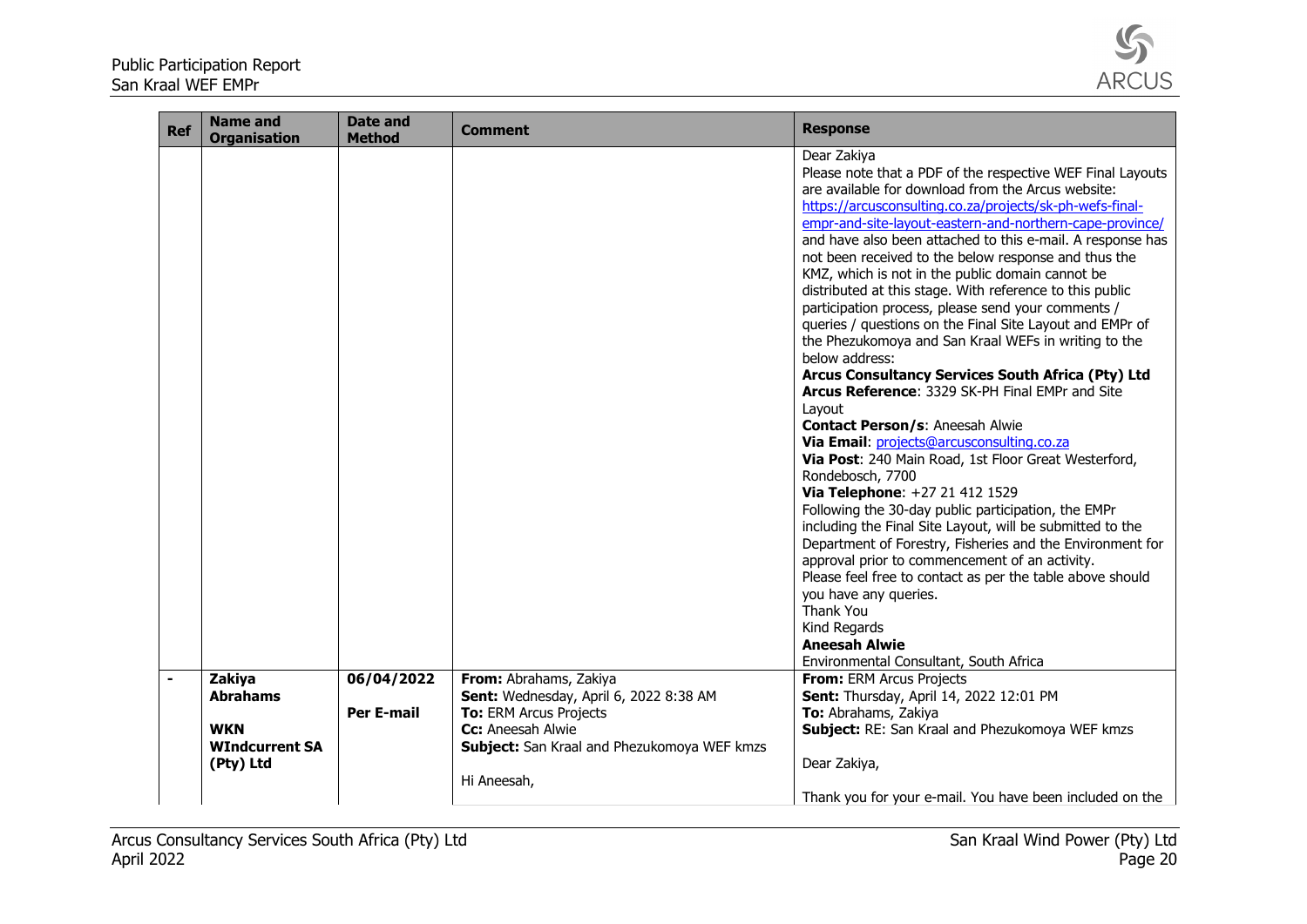

| <b>Ref</b> | <b>Name and</b><br><b>Organisation</b> | <b>Date and</b><br><b>Method</b> | <b>Comment</b>                                                                                                                                                                                                                                                                    | <b>Response</b>                                                                                                                                                                                                                                                                                                                                                                                                                                                                                                                                                                                |
|------------|----------------------------------------|----------------------------------|-----------------------------------------------------------------------------------------------------------------------------------------------------------------------------------------------------------------------------------------------------------------------------------|------------------------------------------------------------------------------------------------------------------------------------------------------------------------------------------------------------------------------------------------------------------------------------------------------------------------------------------------------------------------------------------------------------------------------------------------------------------------------------------------------------------------------------------------------------------------------------------------|
|            |                                        |                                  | Please may I register as an I&AP for the San Kraal<br>and Phezukomoya projects? I'd like to request the<br>kmz's of the final powerline route for two projects<br>as we are interested in the grid capacity in the area.<br>Kind regards,<br>Zakiya Abrahams<br>Project Developer | I&AP Database. The grid connection for both Facilities<br>received environmental authorisation in a separate basic<br>assessment process, DFFE Reference<br>14/12/16/3/3/1/2076, as amended (attached).<br>As the grid connection is not part of the Final EMPr for the<br>San Kraal and Phezukomoya WEF the powerline route KMZ<br>is not final. Please find attached a map to assist in<br>reviewing the powerline corridors authorised for the<br>facilities.<br>Trust the above and attached EA and Map will assist in<br>your query.<br>Thank You<br>Kind Regards<br><b>Aneesah Alwie</b> |
|            |                                        |                                  |                                                                                                                                                                                                                                                                                   | Environmental Consultant, South Africa                                                                                                                                                                                                                                                                                                                                                                                                                                                                                                                                                         |
|            | Zakiya                                 | 14/04/2022                       | From: Abrahams, Zakiya                                                                                                                                                                                                                                                            | EAP acknowledges I&AP response.                                                                                                                                                                                                                                                                                                                                                                                                                                                                                                                                                                |
|            | <b>Abrahams</b>                        |                                  | Sent: Thursday, April 14, 2022 1:09 PM                                                                                                                                                                                                                                            |                                                                                                                                                                                                                                                                                                                                                                                                                                                                                                                                                                                                |
|            | <b>WKN</b>                             | <b>Per E-mail</b>                | To: ERM Arcus Projects ><br>Subject: RE: San Kraal and Phezukomoya WEF                                                                                                                                                                                                            |                                                                                                                                                                                                                                                                                                                                                                                                                                                                                                                                                                                                |
|            | <b>WIndcurrent SA</b>                  |                                  | kmzs                                                                                                                                                                                                                                                                              |                                                                                                                                                                                                                                                                                                                                                                                                                                                                                                                                                                                                |
|            | (Pty) Ltd                              |                                  |                                                                                                                                                                                                                                                                                   |                                                                                                                                                                                                                                                                                                                                                                                                                                                                                                                                                                                                |
|            |                                        |                                  | Thanks, Aneesah.                                                                                                                                                                                                                                                                  |                                                                                                                                                                                                                                                                                                                                                                                                                                                                                                                                                                                                |
| 7.         | <b>Dumisani</b>                        | 22/03/2022                       | From: dumisani mnweba                                                                                                                                                                                                                                                             | From: ERM Arcus Projects                                                                                                                                                                                                                                                                                                                                                                                                                                                                                                                                                                       |
|            | <b>Mnweba</b>                          |                                  | Sent: Tuesday, March 22, 2022 6:57 PM                                                                                                                                                                                                                                             | Sent: Thursday, March 24, 2022 3:31 PM                                                                                                                                                                                                                                                                                                                                                                                                                                                                                                                                                         |
|            |                                        | <b>Per E-mail</b>                | To: ERM Arcus Projects                                                                                                                                                                                                                                                            | To: dumisani mnweba                                                                                                                                                                                                                                                                                                                                                                                                                                                                                                                                                                            |
|            | <b>Director-MTCR.</b>                  |                                  | <projects@arcusconsulting.co.za></projects@arcusconsulting.co.za>                                                                                                                                                                                                                 | Subject: RE: Final EMPr - MTCR availability                                                                                                                                                                                                                                                                                                                                                                                                                                                                                                                                                    |
|            | <b>Noupoort</b>                        |                                  | <b>Subject: Final EMPr - concerns</b>                                                                                                                                                                                                                                             | Dear Dumisani,                                                                                                                                                                                                                                                                                                                                                                                                                                                                                                                                                                                 |
|            |                                        |                                  | Good day Sir,                                                                                                                                                                                                                                                                     | Our office has tried to reach you via the contact number                                                                                                                                                                                                                                                                                                                                                                                                                                                                                                                                       |
|            |                                        |                                  | I am hereby following up on behalf of my company                                                                                                                                                                                                                                  | provided in the e-mail below and have reached voicemail.                                                                                                                                                                                                                                                                                                                                                                                                                                                                                                                                       |
|            |                                        |                                  | MTCR. Dumisani is the director of Mnweba                                                                                                                                                                                                                                          | We would have liked to discuss the e-mail received to                                                                                                                                                                                                                                                                                                                                                                                                                                                                                                                                          |
|            |                                        |                                  | Transport construction and Roadworks, a company                                                                                                                                                                                                                                   | confirm if the e-mail relates to <i>this</i> public participation                                                                                                                                                                                                                                                                                                                                                                                                                                                                                                                              |
|            |                                        |                                  | based in Noupoort, a company that has been<br>involved in a number of energy renewable projects                                                                                                                                                                                   | process for the Environmental Management Programme<br>and Final Layout Plans of the San Kraal and Phezukomoya                                                                                                                                                                                                                                                                                                                                                                                                                                                                                  |
|            |                                        |                                  | both in the NC and in the EC provinces. We were in                                                                                                                                                                                                                                | WEFs (as per the attached notification letter) or if it                                                                                                                                                                                                                                                                                                                                                                                                                                                                                                                                        |
|            |                                        |                                  | our capacity as a construction company been                                                                                                                                                                                                                                       | relates to the meetings proposed in Noupoort with the                                                                                                                                                                                                                                                                                                                                                                                                                                                                                                                                          |
|            |                                        |                                  | involved with the construction of solar panels                                                                                                                                                                                                                                    | community by the Applicants in due course. Please note                                                                                                                                                                                                                                                                                                                                                                                                                                                                                                                                         |
|            |                                        |                                  | structures and with the construction of concrete                                                                                                                                                                                                                                  | that there was no notification of any presentation to be                                                                                                                                                                                                                                                                                                                                                                                                                                                                                                                                       |
|            |                                        |                                  | slaps for the wind turbines. In the process of                                                                                                                                                                                                                                    | held in Noupoort on 24 March 2022 by Arcus.                                                                                                                                                                                                                                                                                                                                                                                                                                                                                                                                                    |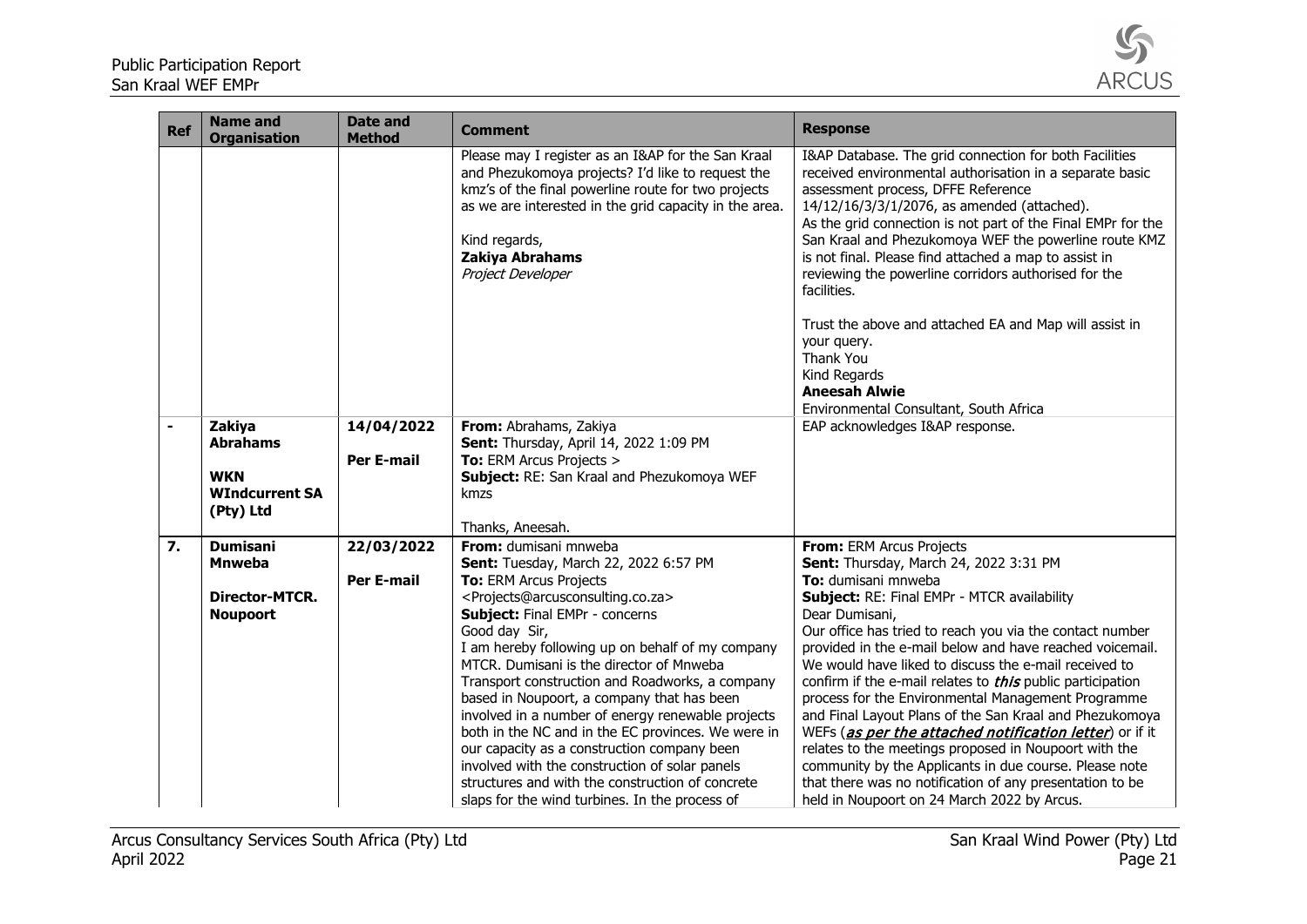

| <b>Ref</b> | <b>Name and</b><br><b>Organisation</b> | <b>Date and</b><br><b>Method</b> | <b>Comment</b>                                                                                                                                                                                                                                                                                                                                                                                                                                                                                                                                                                                             | <b>Response</b>                                                                                                                                                                                                                                                                                                                                                                                                                                                                                                                                                                                                                                                    |
|------------|----------------------------------------|----------------------------------|------------------------------------------------------------------------------------------------------------------------------------------------------------------------------------------------------------------------------------------------------------------------------------------------------------------------------------------------------------------------------------------------------------------------------------------------------------------------------------------------------------------------------------------------------------------------------------------------------------|--------------------------------------------------------------------------------------------------------------------------------------------------------------------------------------------------------------------------------------------------------------------------------------------------------------------------------------------------------------------------------------------------------------------------------------------------------------------------------------------------------------------------------------------------------------------------------------------------------------------------------------------------------------------|
|            |                                        |                                  | construction we in the process worked well<br>alongside a number of environmentalists. Few<br>concerns:                                                                                                                                                                                                                                                                                                                                                                                                                                                                                                    | The comment will still be responded to and included in the<br>comments and response report to be submitted to DFFE<br>for a final decision. Notification of submission and where<br>to access the Final EMPrs, once submitted to DFFE, will be<br>sent to all I&APs. If there are any questions regarding the<br>comment we will be in contact.<br>With reference to <i>this</i> public participation process, please<br>send your comments / queries / questions on the Final Site<br>Layout and EMPr of the Phezukomoya and San Kraal WEFs<br>to the undersigned.<br>Thank You<br>Kind Regards<br><b>Aneesah Alwie</b><br>Environmental Consultant, South Africa |
|            |                                        |                                  | 1. Has this report taken cognisance of the fact that<br>Noupoort due to its poor economic development has<br>advantaged the preservation of indigenous plant<br>and animal niches which many governments are<br>lamenting over today.                                                                                                                                                                                                                                                                                                                                                                      | The Environmental Impact Assessment process,<br>undertaken according to the NEMA EIA Regulations has<br>considered the negative environmental impacts on the<br>socio-economics as well as the local fauna and flora. The<br>impact management outcomes and actions are provided in<br>the Final EMPr must be strictly adhered to and<br>implemented during all phases of the development.                                                                                                                                                                                                                                                                         |
|            |                                        |                                  | 2. In both Hartebeeshoek farms there are Blue<br>Cranes that use the mountain valleys for the living<br>and egg laying.                                                                                                                                                                                                                                                                                                                                                                                                                                                                                    | The potential blue crane habitat was identified and<br>buffered during the original EIA process. The nests have<br>since been avoided and therefore no further mitigation is<br>required in the Final EMPr.                                                                                                                                                                                                                                                                                                                                                                                                                                                        |
|            |                                        |                                  | 3. The rare Karoo Lynx and Red jackals have their<br>diagonal 6×6 kilometres radius movements taking<br>place on the top of those mountains.<br>The gold Cape Cobra take their refuge there also.<br>4. The Silver black Kudu family which has just<br>migrated into Noupoort from Bedford. This<br>immigration is due to high degree of hunting in<br>those areas.<br>5. The Allapen snake which very rare to spot does<br>present itself on occasions and this snake is more<br>common in Australia.<br>It has become very clear to us that Noupoort is<br>presenting itself as the home for a number of | A site walkthrough was conducted by an ecological<br>specialist prior to submission of the Final EMPr and Site<br>layout for public comment. Any further changes<br>recommended for implementation was undertaken by the<br>Applicant. The impact management outcomes and actions<br>as provided in the Final EMPr, as well as management<br>plans, must be strictly adhered to and implemented during<br>all phases of the development.                                                                                                                                                                                                                           |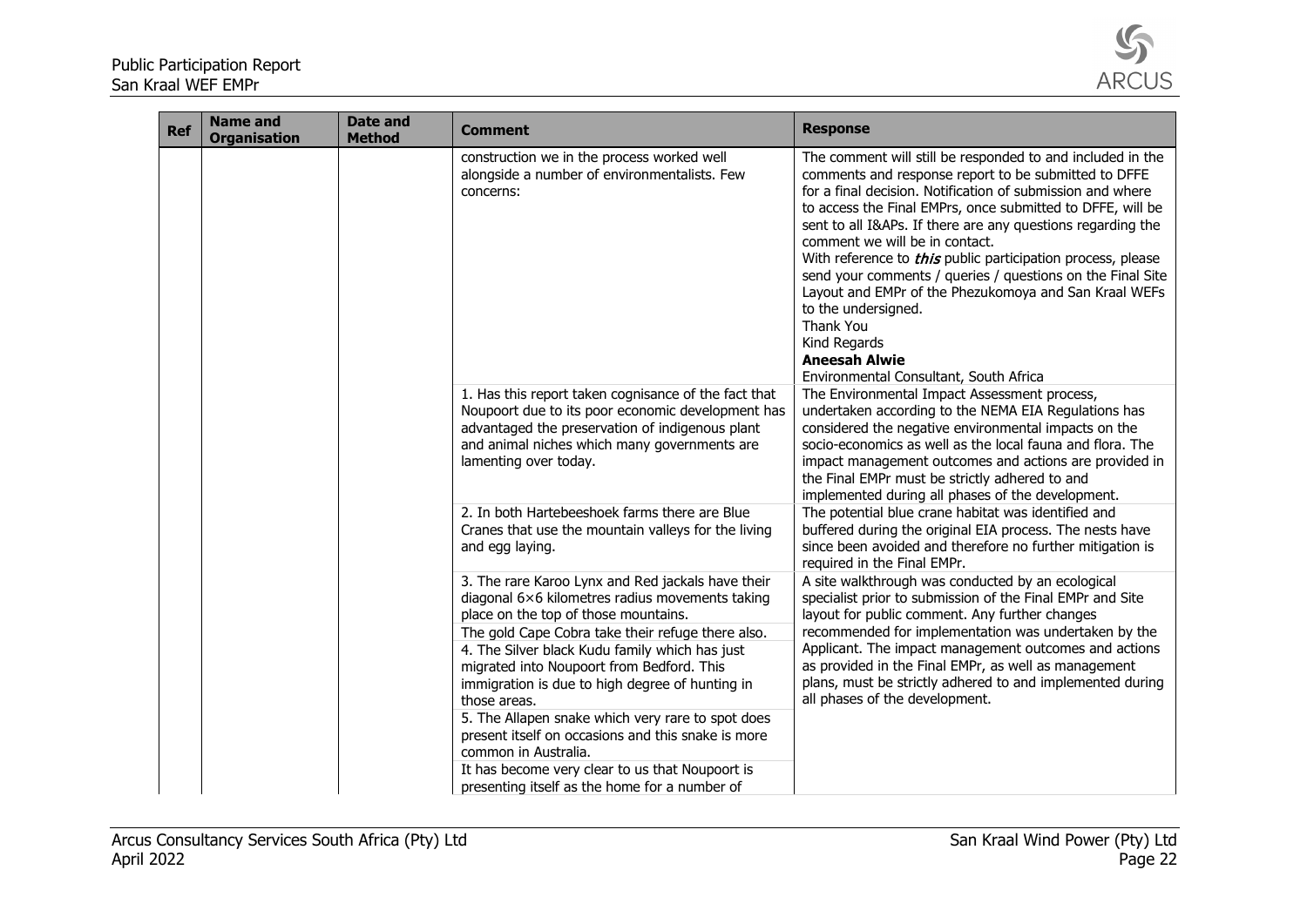

| <b>Ref</b> | <b>Name and</b><br><b>Organisation</b> | <b>Date and</b><br><b>Method</b> | Comment                                                                                                                                                                                                                                                                                                                                                                                                                                                                                                                        | <b>Response</b>                                                                                                                                                                                                                                                                                                                                                                                                                       |
|------------|----------------------------------------|----------------------------------|--------------------------------------------------------------------------------------------------------------------------------------------------------------------------------------------------------------------------------------------------------------------------------------------------------------------------------------------------------------------------------------------------------------------------------------------------------------------------------------------------------------------------------|---------------------------------------------------------------------------------------------------------------------------------------------------------------------------------------------------------------------------------------------------------------------------------------------------------------------------------------------------------------------------------------------------------------------------------------|
|            |                                        |                                  | ecosystems. Also it is worth mentioning that<br>Noupoort is the hive of natural flora and fauna<br>which must be preserved at all costs. Few things<br>are at stake here:<br>• the danger or harm that may have been caused<br>resulting to drfting of indigenous species.<br>· damage to natural selection and ultimately<br>leading to a total loss of class and type.<br>• this may deprive Noupoort of future tourism<br>opportunities.<br>· total loss of heritage sites                                                  | A site walkthrough was conducted by a heritage specialist<br>prior to submission of the Final EMPr and Site layout for<br>public comment. Any further changes recommended for<br>implementation was undertaken by the Applicant. The<br>impact management outcomes and actions as provided in<br>the Final EMPr, as well as management plans, must be<br>strictly adhered to and implemented during all phases of<br>the development. |
|            |                                        |                                  | I'm raising these serious concerns as a bonafide of<br>the town whose direct interests is in the whollistic<br>development rather than a single minded view. In<br>my involvement in the construction of these<br>structures we also played a pivotal role in assisting<br>the company on site on environmental impact<br>findings whilst the project was in progress as a way<br>of enhancing the work.<br>Your consideration of these issues will save what is<br>already extinct.<br>Yours in office.<br>Mr Dumisani Mnweba | The concern and queries raised has been responded to.<br>The Applicant, along with the appointed ECO and<br>Contractor, will work in such a manner which will not<br>destroy the natural environment and all measures, as<br>recommended in the EMPr will be strictly adhered to and<br>enforced.                                                                                                                                     |
| 7.1        | <b>Dumisani</b>                        | 22/03/2022                       | From: dumisani mnweba                                                                                                                                                                                                                                                                                                                                                                                                                                                                                                          |                                                                                                                                                                                                                                                                                                                                                                                                                                       |
|            | <b>Mnweba</b>                          |                                  | Sent: Tuesday, March 22, 2022 7:06 PM                                                                                                                                                                                                                                                                                                                                                                                                                                                                                          | No correspondence was sent out from the EAP or Arcus                                                                                                                                                                                                                                                                                                                                                                                  |
|            | <b>Director-MTCR.</b>                  | <b>Per E-mail</b>                | To: ERM Arcus Projects<br>Subject: Re: Final EMPr - MTCR availability                                                                                                                                                                                                                                                                                                                                                                                                                                                          | that any meeting will take place in Noupoort. Per comms.<br>with the Applicant, a presentation will be held in Noupoort                                                                                                                                                                                                                                                                                                               |
|            | <b>Noupoort</b>                        |                                  | This is to confirm our availability on the 24th March                                                                                                                                                                                                                                                                                                                                                                                                                                                                          | in the upcoming weeks which is a complete separate                                                                                                                                                                                                                                                                                                                                                                                    |
|            |                                        |                                  | in Noupoort presentation.                                                                                                                                                                                                                                                                                                                                                                                                                                                                                                      | process to this process.                                                                                                                                                                                                                                                                                                                                                                                                              |
|            |                                        |                                  | Thank you                                                                                                                                                                                                                                                                                                                                                                                                                                                                                                                      |                                                                                                                                                                                                                                                                                                                                                                                                                                       |
|            |                                        |                                  | Dumisani                                                                                                                                                                                                                                                                                                                                                                                                                                                                                                                       |                                                                                                                                                                                                                                                                                                                                                                                                                                       |
| 8.         | Lindelwa                               | 22/03/2022                       | From: lindelwa mnweba                                                                                                                                                                                                                                                                                                                                                                                                                                                                                                          | <b>From: ERM Arcus Projects</b>                                                                                                                                                                                                                                                                                                                                                                                                       |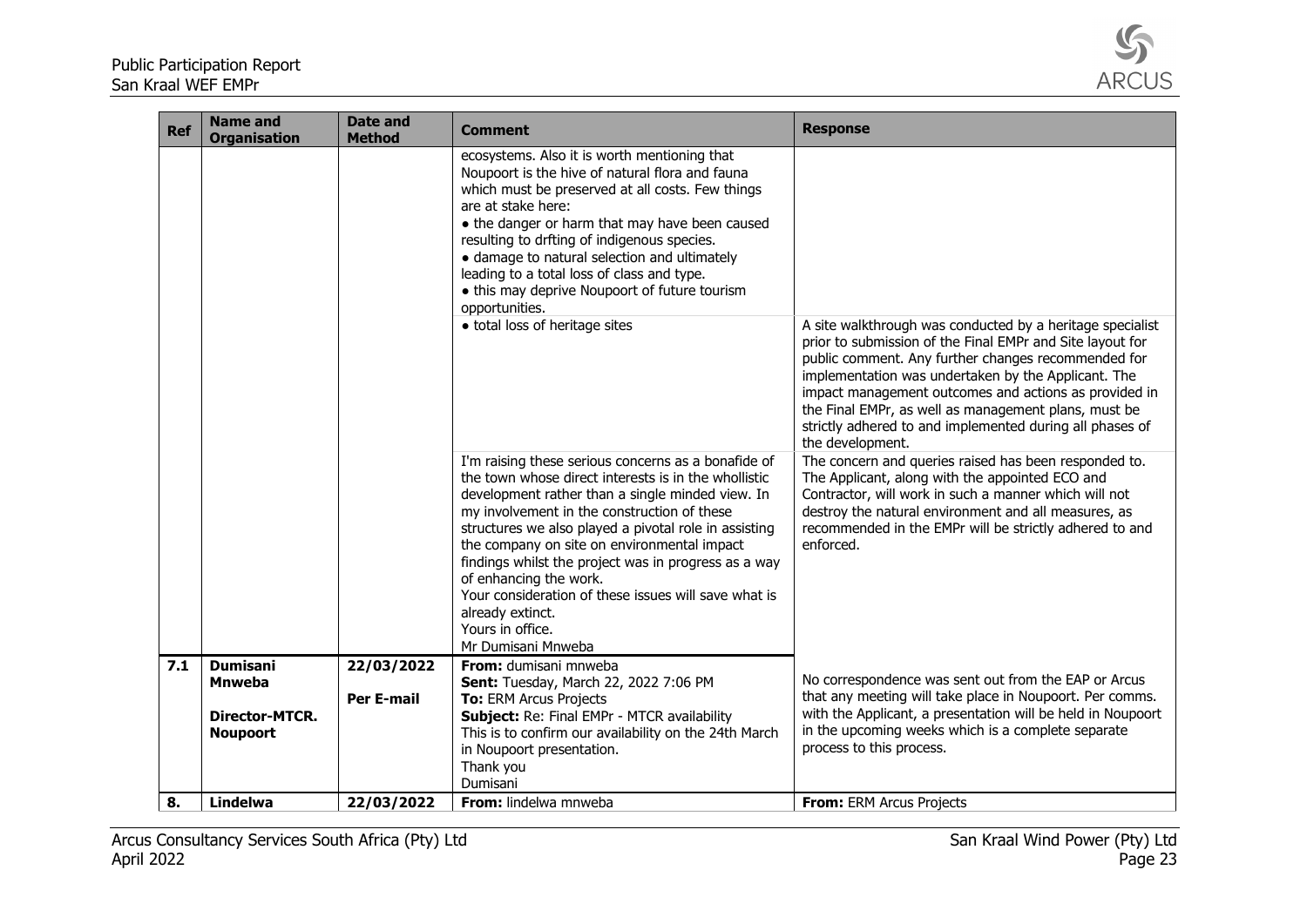

| <b>Ref</b> | <b>Name and</b><br><b>Organisation</b>                            | <b>Date and</b><br><b>Method</b> | <b>Comment</b>                                                                                                                                                                                                                                                                                                                                                                                                                                                                                                                                                                                                                                                                                                                                                                                                           | <b>Response</b>                                                                                                                                                                                                                                                                                                                                                                                                                                                                                                                                                                                                                                                                                                                                                                                                                                                                                                                                                                                                                                                                                                                                                                                                                                                                                                                                                                                                                                                    |
|------------|-------------------------------------------------------------------|----------------------------------|--------------------------------------------------------------------------------------------------------------------------------------------------------------------------------------------------------------------------------------------------------------------------------------------------------------------------------------------------------------------------------------------------------------------------------------------------------------------------------------------------------------------------------------------------------------------------------------------------------------------------------------------------------------------------------------------------------------------------------------------------------------------------------------------------------------------------|--------------------------------------------------------------------------------------------------------------------------------------------------------------------------------------------------------------------------------------------------------------------------------------------------------------------------------------------------------------------------------------------------------------------------------------------------------------------------------------------------------------------------------------------------------------------------------------------------------------------------------------------------------------------------------------------------------------------------------------------------------------------------------------------------------------------------------------------------------------------------------------------------------------------------------------------------------------------------------------------------------------------------------------------------------------------------------------------------------------------------------------------------------------------------------------------------------------------------------------------------------------------------------------------------------------------------------------------------------------------------------------------------------------------------------------------------------------------|
|            | <b>Mnweba</b><br><b>Director- Green</b><br><b>Pledge Projects</b> | <b>Per E-mail</b>                | <greenpp.lindi@gmail.com><br/>Sent: Tuesday, March 22, 2022 7:19 PM<br/>To: ERM Arcus Projects<br/><projects@arcusconsulting.co.za><br/>Subject: EMPr Final draft presentation<br/>Good day,<br/>I hereby confirming availability of Green pledge<br/>projects company to- EMPr Final draft in Noupoort<br/>24th March 2022. As a company that has executed<br/>a number of environmental based projects on<br/>behalf of Sanparks we hereby registering our<br/>actively envolvement. Any serious concerns relating<br/>to the final draft will be raised during the<br/>presentation. As company based in Noupoort we are<br/>looking forward to work with you in future.<br/>Thanking you<br/>Mrs Lindi<br/>Director- Green Pledge Projects<br/>0735599946</projects@arcusconsulting.co.za></greenpp.lindi@gmail.com> | Sent: Thursday, March 24, 2022 3:33 PM<br>To: lindelwa mnweba<br>Subject: RE: EMPr Final draft presentation<br>Dear Lindelwa<br>Our office has tried to reach you via the contact number<br>provided in the e-mail below and have reached voicemail.<br>We would have liked to discuss the e-mail received to<br>confirm if the e-mail relates to <i>this</i> public participation<br>process for the Environmental Management Programme<br>and Final Layout Plans of the San Kraal and Phezukomoya<br>WEFs (as per the attached notification letter) or if it<br>relates to the meetings proposed in Noupoort with the<br>community by the Applicants in due course. Please note<br>that there was no notification of any presentation to be<br>held in Noupoort on 24 March 2022 by Arcus.<br>The comment will still be responded to and included in the<br>comments and response report to be submitted to DFFE<br>for a final decision. Notification of submission and where<br>to access the Final EMPrs, once submitted to DFFE, will be<br>sent to all I&APs. If there are any questions regarding the<br>comment we will be in contact.<br>With reference to <i>this</i> public participation process, please<br>send your comments / queries / questions on the Final Site<br>Layout and EMPr of the Phezukomoya and San Kraal WEFs<br>to the undersigned.<br>Thank You<br>Kind Regards<br><b>Aneesah Alwie</b><br>Environmental Consultant, South Africa |
| 9.         | Natasha Higgit                                                    | 14/04/2022                       | Arcus Consultancy Services South Africa (Pty) Ltd<br>has been appointed by San Kraal Wind Power (Pty)                                                                                                                                                                                                                                                                                                                                                                                                                                                                                                                                                                                                                                                                                                                    | EAP acknowledges the comment received from SAHRA on<br>the SAHRIS portal and confirms details mentioned in the                                                                                                                                                                                                                                                                                                                                                                                                                                                                                                                                                                                                                                                                                                                                                                                                                                                                                                                                                                                                                                                                                                                                                                                                                                                                                                                                                     |
|            | <b>SAHRA</b>                                                      | <b>SAHRIS</b><br><b>Portal</b>   | Ltd to undertake an Environmental Authorisation<br>(EA) Amendment Application to amend the<br>authorised San Kraal Wind Energy Facility (WEF),<br>near Noupoort in the Northern and Eastern Cape<br>Province (DEA Ref. No. 14/12/16/3/3/2/1029 and<br>14/12/16/3/3/2/1029/AM1).<br>A Final Comment was issued on the 13/12/2019                                                                                                                                                                                                                                                                                                                                                                                                                                                                                          | comment.                                                                                                                                                                                                                                                                                                                                                                                                                                                                                                                                                                                                                                                                                                                                                                                                                                                                                                                                                                                                                                                                                                                                                                                                                                                                                                                                                                                                                                                           |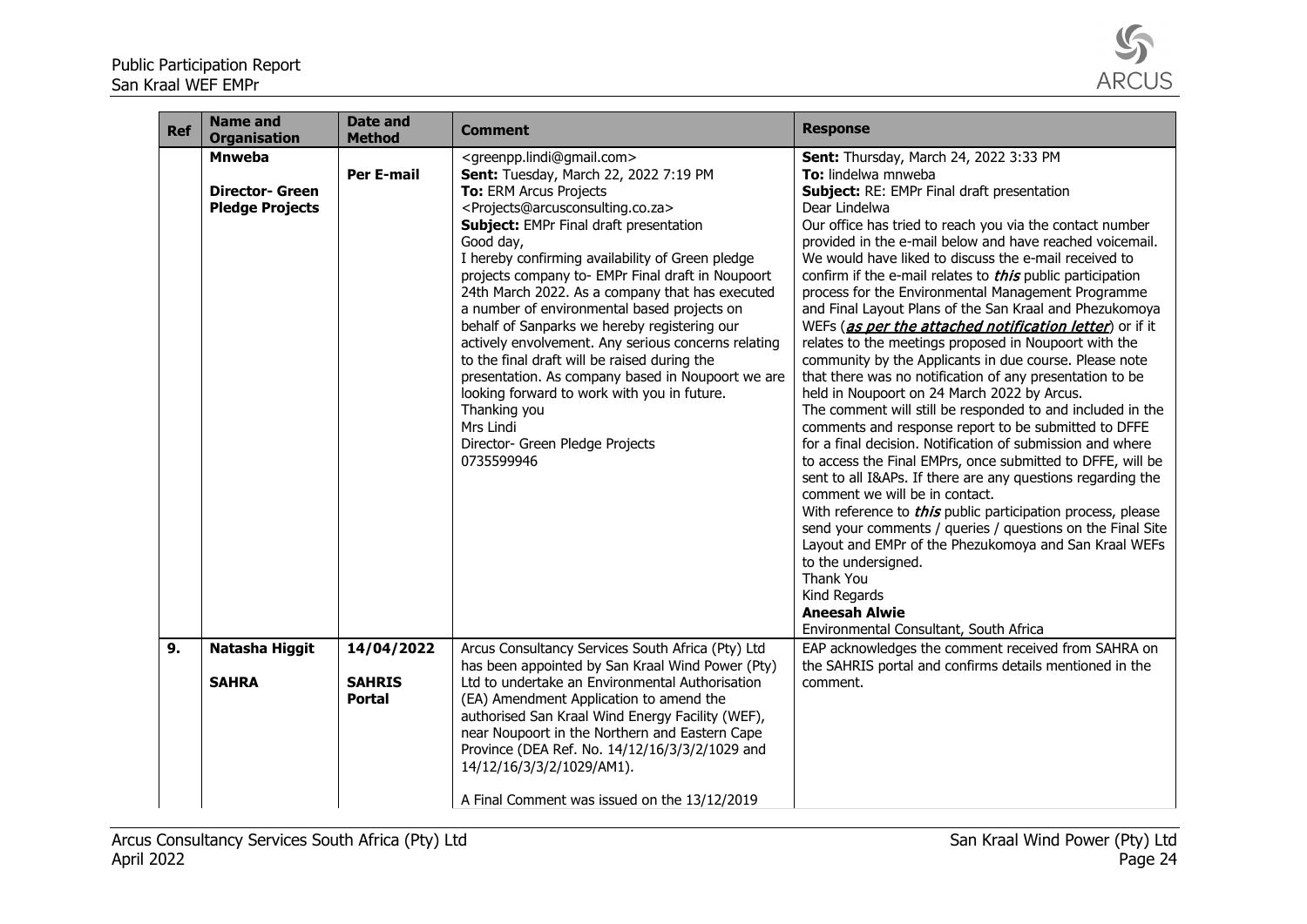

| <b>Ref</b> | <b>Name and</b><br><b>Organisation</b> | Date and<br><b>Method</b> | <b>Comment</b>                                                                                                                                                                                                                                                                                                                                                                                                                                                                        | <b>Response</b>                                                                                                                                                   |
|------------|----------------------------------------|---------------------------|---------------------------------------------------------------------------------------------------------------------------------------------------------------------------------------------------------------------------------------------------------------------------------------------------------------------------------------------------------------------------------------------------------------------------------------------------------------------------------------|-------------------------------------------------------------------------------------------------------------------------------------------------------------------|
|            |                                        |                           | (https://sahris.sahra.org.za/node/532001) noting no<br>objections to the proposed amendment and<br>provided conditions to be implemented as part of<br>the EMPr.                                                                                                                                                                                                                                                                                                                      |                                                                                                                                                                   |
|            |                                        |                           | Since the issuing of the Final Comment, the Final<br>EMPr inclusive of a Heritage Management Plan<br>(HMP) and Heritage Walkthrough report have been<br>submitted for comment.                                                                                                                                                                                                                                                                                                        |                                                                                                                                                                   |
|            |                                        |                           | Gribble, J and Euston-Brown, G. 2022. Pre-<br>Construction Archaeological Walkdown Report for<br>the San Kraal Wind Energy Facility outside Noupoort<br>in the Northern Cape.                                                                                                                                                                                                                                                                                                         |                                                                                                                                                                   |
|            |                                        |                           | The 2021 walkthrough identified an additional two<br>Stone Age lithics occurrences of low heritage<br>significance and recorded additional details of a<br>historical farmstead identified in 2017. Since the<br>2017 survey, sites JG017 - JG019 were located<br>within 30 m of a proposed turbine, however, the<br>turbine has been moved over 200 m from the sites<br>and therefore no artefact collection is necessary.                                                           |                                                                                                                                                                   |
|            |                                        |                           | The walkthrough report also contains the<br>management principles contained within the HMP as<br>part of the EMPr.                                                                                                                                                                                                                                                                                                                                                                    |                                                                                                                                                                   |
|            |                                        |                           | Recommendations provided in the report and HMP<br>include the following:<br>A 50 m no-go area around the JG017-JG019;<br>A 30 m no-go area around the JG036; and<br>$\bullet$<br>The exclusion zone/ no-go area placed around<br>$\bullet$<br>the historical farm complex JR003, JR004,<br>JR006 and JR007 (J143-148, J149-155, J156-<br>166, G032-040 in 2021) must be retained and<br>implemented, although using the better-defined<br>configuration shown in Figure 6 in the HIA. | Recommendations provided by the heritage specialist in<br>the walkthrough report are confirmed to be included in the<br>Final EMPr: Section 7 - 9 and Section 25. |
|            |                                        |                           | <b>Final Comment</b>                                                                                                                                                                                                                                                                                                                                                                                                                                                                  |                                                                                                                                                                   |